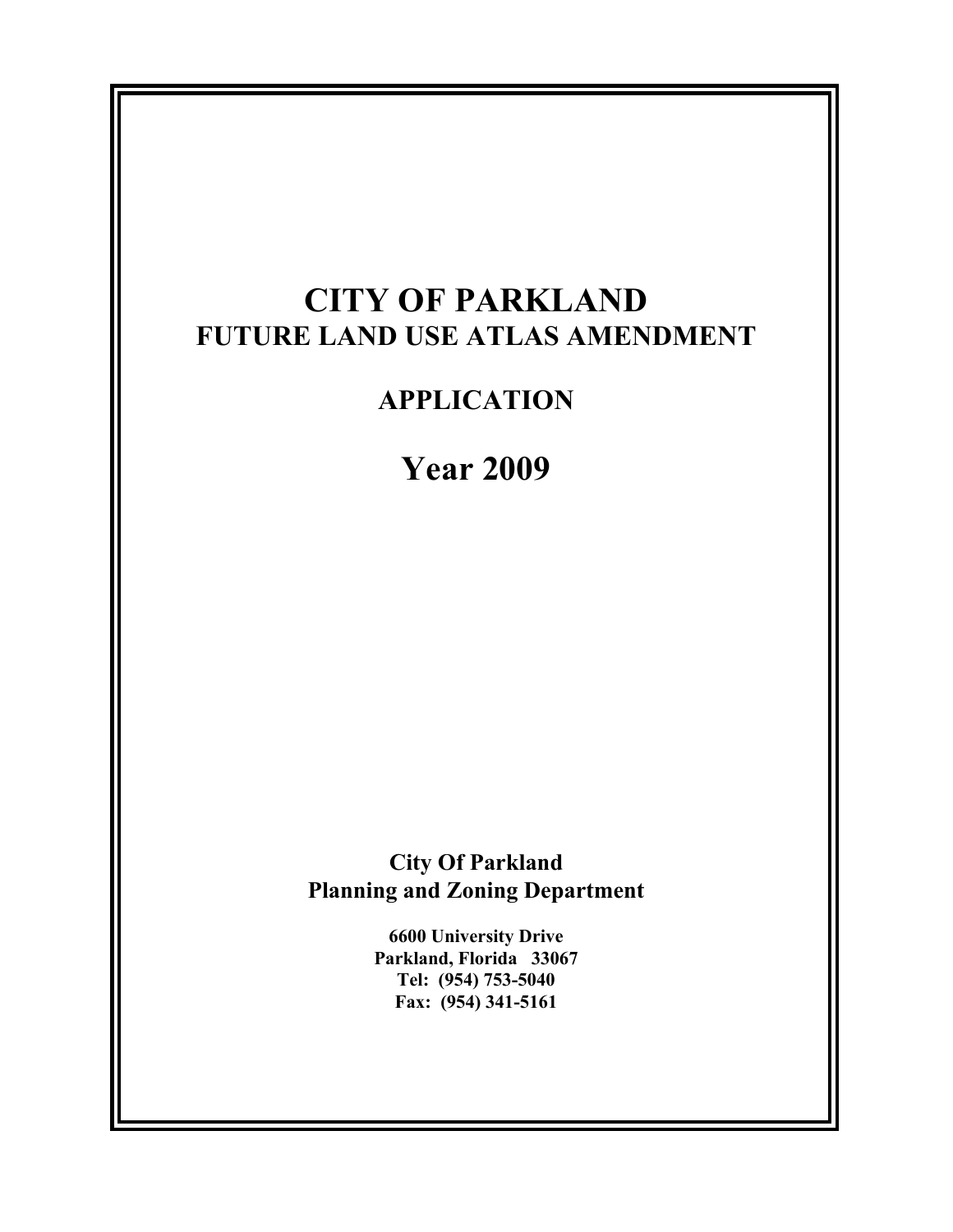## **TABLE OF CONTENTS**

### THE APPLICATION FORM

### I. GENERAL INFORMATION

| $\mathsf{A}$  |  |
|---------------|--|
|               |  |
| $\mathcal{C}$ |  |
| D             |  |
| - F -         |  |

### II. DATA AND ANALYSIS REQUIREMENTS

| $\mathsf{A}$ . | .13 |
|----------------|-----|
| Β.             |     |
| C.             | .20 |
| D              | .22 |
| Е.             | .23 |
| F.             | 25  |
| G.             | 26  |
| Н.             | 27  |
| -L             | .28 |
| $\bf{J}$       | 29  |
| Κ.             | 31  |
| L              | 32  |
| M              | 33  |
| N.             | 34  |
| $\Omega$       | .35 |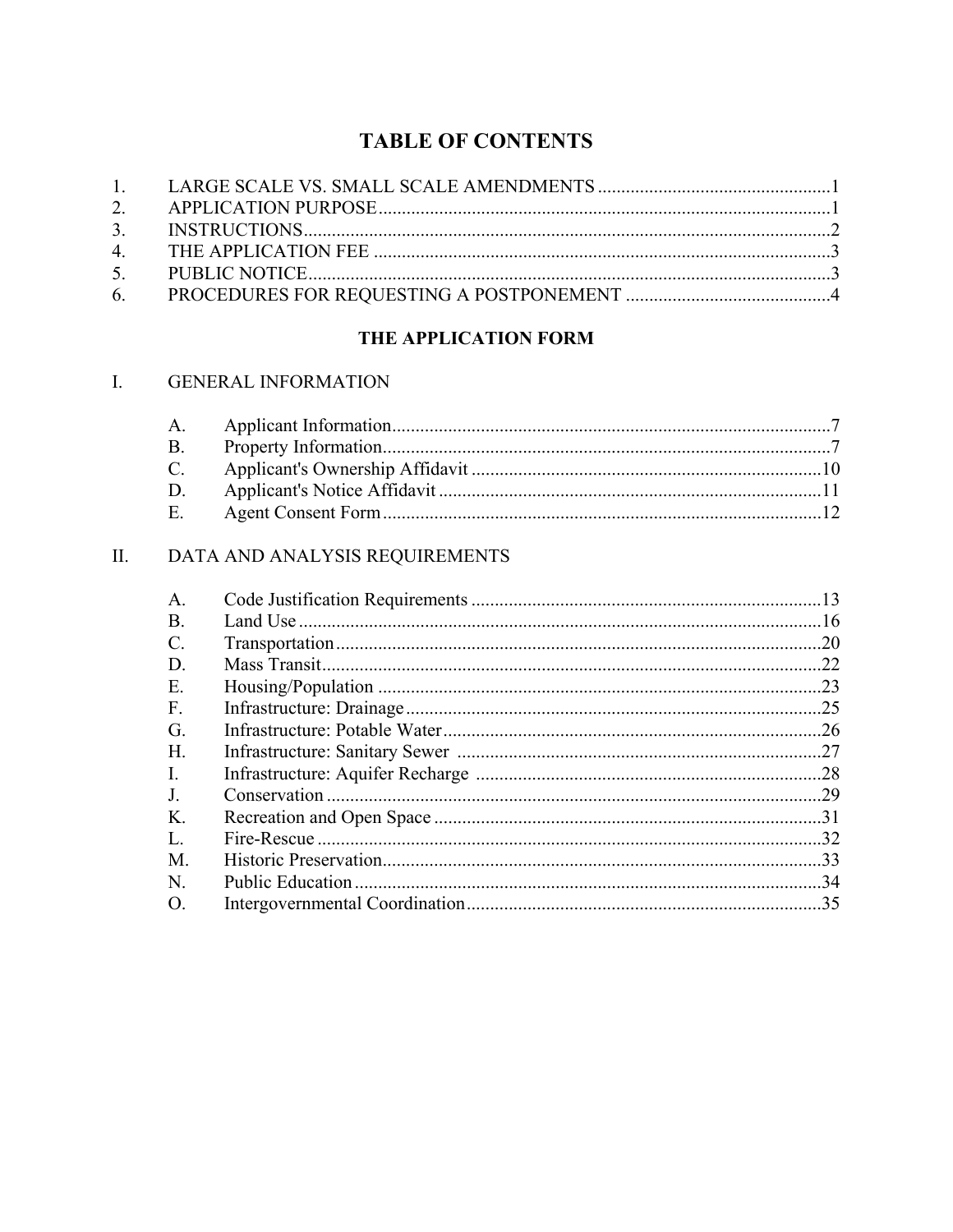## **1. LARGE SCALE VS. SMALL SCALE AMENDMENTS**

**A.** 

### **ROUND 2 PROPOSED SCHEDULE - LARGE SCALE:**

| <b>Application Window Closes</b>                                     | April 3, 2009        |
|----------------------------------------------------------------------|----------------------|
| Local Planning Agency (LPA)<br><b>Public Hearing</b>                 | July 9, 2009         |
| City of Parkland Adoption 1 <sup>st</sup> Reading<br>Transmit to DCA | September 2, $2009*$ |
| City of Parkland Adoption $2nd$ Reading                              | January 6, $2010*$   |

\*These dates are subject to change dependent upon when the ORC report is received from DCA.

### **ROUND 1 PROPOSED SCHEDULE - LARGE SCALE:**

| $\bullet$ | <b>Application Window Closes</b>                                     | October 2, 2009     |
|-----------|----------------------------------------------------------------------|---------------------|
|           | Local Planning Agency (LPA)<br>Public Hearing                        | January 14, 2010    |
| $\bullet$ | City of Parkland Adoption 1 <sup>st</sup> Reading<br>Transmit to DCA | February 3, $2010*$ |
|           | City of Parkland Adoption 2 <sup>nd</sup> Reading                    | June $2010*$        |

\*These dates are subject to change dependent upon when the ORC report is received from DCA.

### **B. CRITERIA FOR SMALL SCALE AMENDMENTS:**

- Encompasses the use of 10 or fewer acres of any land use category;
- Does not involve the same property more than once per year;
- Does not involve the same owner's property within 200 feet of property granted a land use change within the past 12 months;
- Does not include any text change to the plan, goals, objectives, and policies;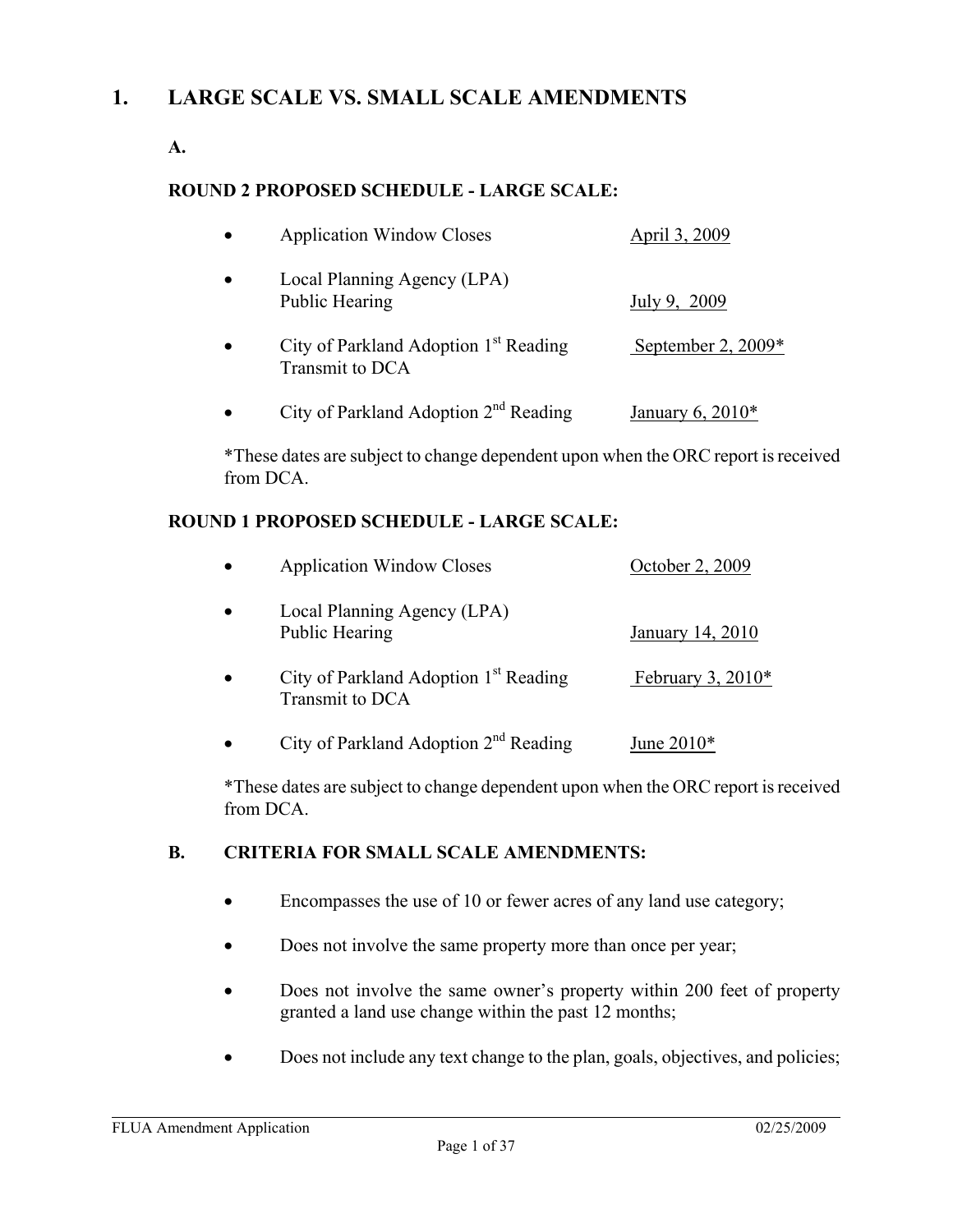- Is not located within an area of critical state concern; and
- The local government can approve the amendment without exceeding its yearly maximum of 80 acres of small scale amendments.

## **2. APPLICATION PURPOSE**

The Land Use Element of the City of Parkland Comprehensive Plan incorporates a map, which identifies the Future Land Use designation of every parcel in the City of Parkland. By state and local law, the City is prohibited from issuing a development order or permit unless such is consistent with the Comprehensive Plan (the text and atlas). Consequently, if an owner proposes a development that is inconsistent with the Comprehensive Plan, the owner must either change the proposed development or change the Land Use Atlas Inventory and map designation of the owner's property through the small scale or regular amendment process.

## **3. INSTRUCTIONS**

Each applicant is responsible for preparing his or her own application in conformance with these instructions and should schedule a pre-application conference with Planning and Zoning Staff.

- **a. Who may submit an application:** Any property owner, or an authorized agent of the property owner, may submit an application to the City of Parkland Planning and Zoning Department for an amendment to the City of Parkland Comprehensive Plan Future Land Use Atlas. In addition, fifty-one percent (51%) of the owners of an area who constitute not less than fifty-one percent (51%) of the total area proposed for a Future Land Use Atlas amendment may submit an application.
- **b. The FLUA Amendment Application:** This form or a facsimile must be filed by all applicants having an ownership interest in any real property covered by the application. Copies of this application on computer disk are available from the Planning and Zoning Department, (954) 753-5040.
- **c. Deadline for submittal of application:** Future Land Use Atlas amendment applications must be filed with the City of Parkland Planning and Zoning Department, 6600 University Drive, Parkland, Florida 33067, before 4:00 p.m. **No applications will be accepted by the Planning and Zoning Department for processing if received after the 4:00 p.m. closing date.**
	- The deadline for applications for Amendment Round 05-1 is *Friday October 2, 2009*, the closing date of the application window.
	- The deadline for Small-Scale amendments is the *first Friday of every month*.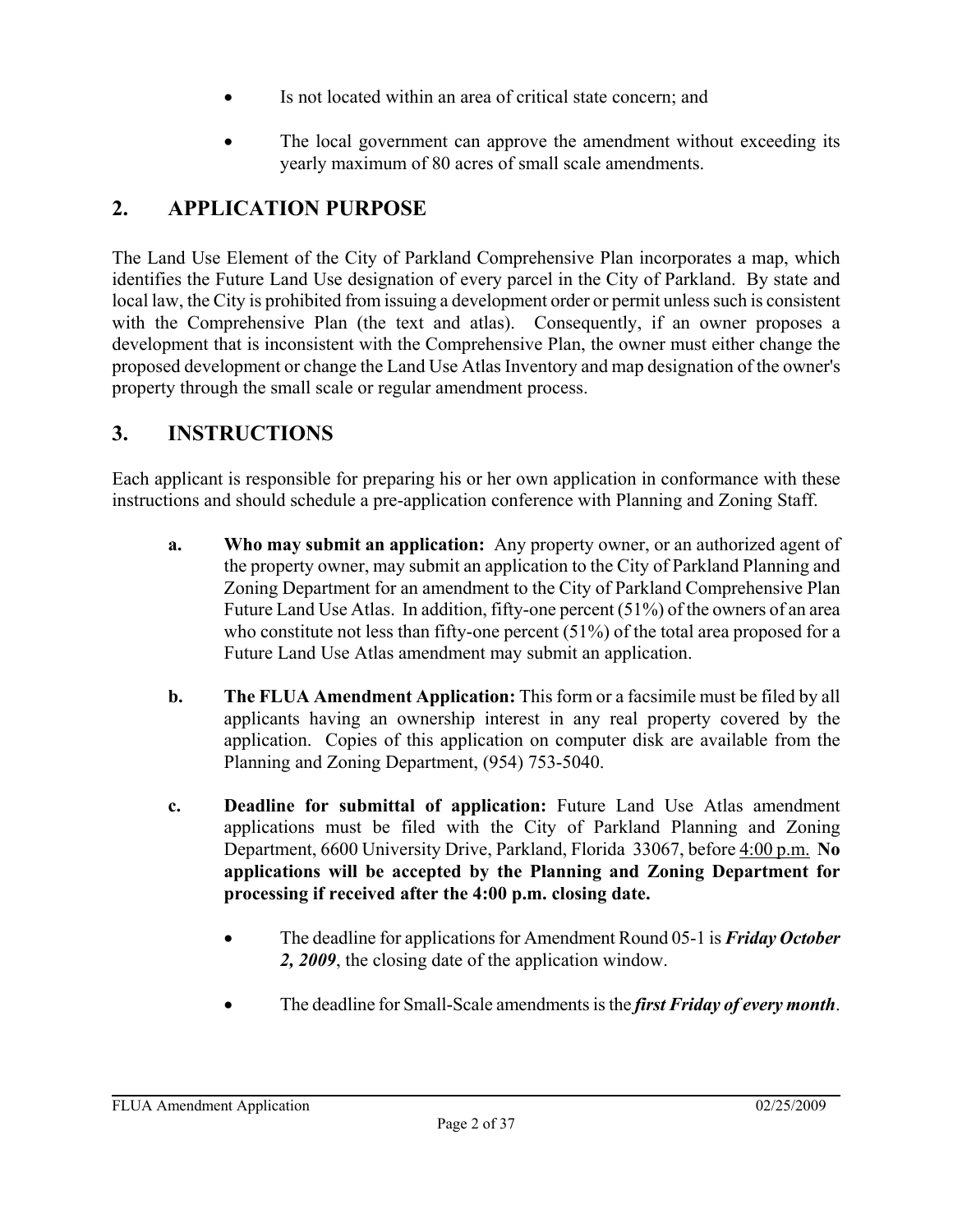- The deadline for applications for Amendment Round 05-2 is *Friday, April 3, 2009,* the closing date of the application window.
- **d. Number of applications required:** For each requested future land use atlas (FLUA) amendment, one signed original application *in a notebook binder*, along with the required application fee, must be filed with the City of Parkland Planning and Zoning Department before the closing date of the application window. **In addition to the signed original application, the applicant must provide a computer disk of the application and four (4) additional paper copies of the application within one week of receiving notice that the application is sufficient to process.** Failure to provide the 4 additional copies within the prescribed time period will result in the return of the original application and the application fee to the applicant.

## **4. THE APPLICATION FEE**

The City of Parkland City Commission is responsible for setting the application fees charged for the filing and processing of Future Land Use Atlas amendments. The Future Land Use Atlas Amendment Application fees are as follows:

| <b>Application Fee</b> | <b>Advertising Escrow</b> | Engineering $\&$    | Change in Urban Service |
|------------------------|---------------------------|---------------------|-------------------------|
|                        | Deposit                   | Professional Escrow | Area Boundary           |
|                        |                           | Deposit             |                         |
| \$4,500.00             | \$1,900.00                | Engineering -       | \$1,000 (if change is   |
|                        |                           | \$1,000.00;         | requested as part of    |
|                        |                           | Professional -      | the application)        |
|                        |                           | \$1,000.00          |                         |

Additional payments for the advertising, engineering and professional services may be required upon final reconciliation of charges for services from consultants providing the service.

## **5. PUBLIC NOTICE**

The State Statute requires specific notification and posting procedures (outlined below). Since state statute is amended from time to time, it is the responsibility of the applicant to verify that these requirements are still current at the time the application is submitted.

- **1.** Written Notice. Written notice be provided to all property owners of record within 500 feet of the property that is the subject of a Future Land Use Atlas amendment application. If the area within 500 feet is owned by the applicant or partner in interest, the 500 foot notification boundary shall be extended from these parcels. In order to satisfy the notice provisions, please provide the following:
	- **a. a list of property owners** within 500 feet of the subject property. If the area within 500 feet is owned by the applicant or partner in interest, provide a list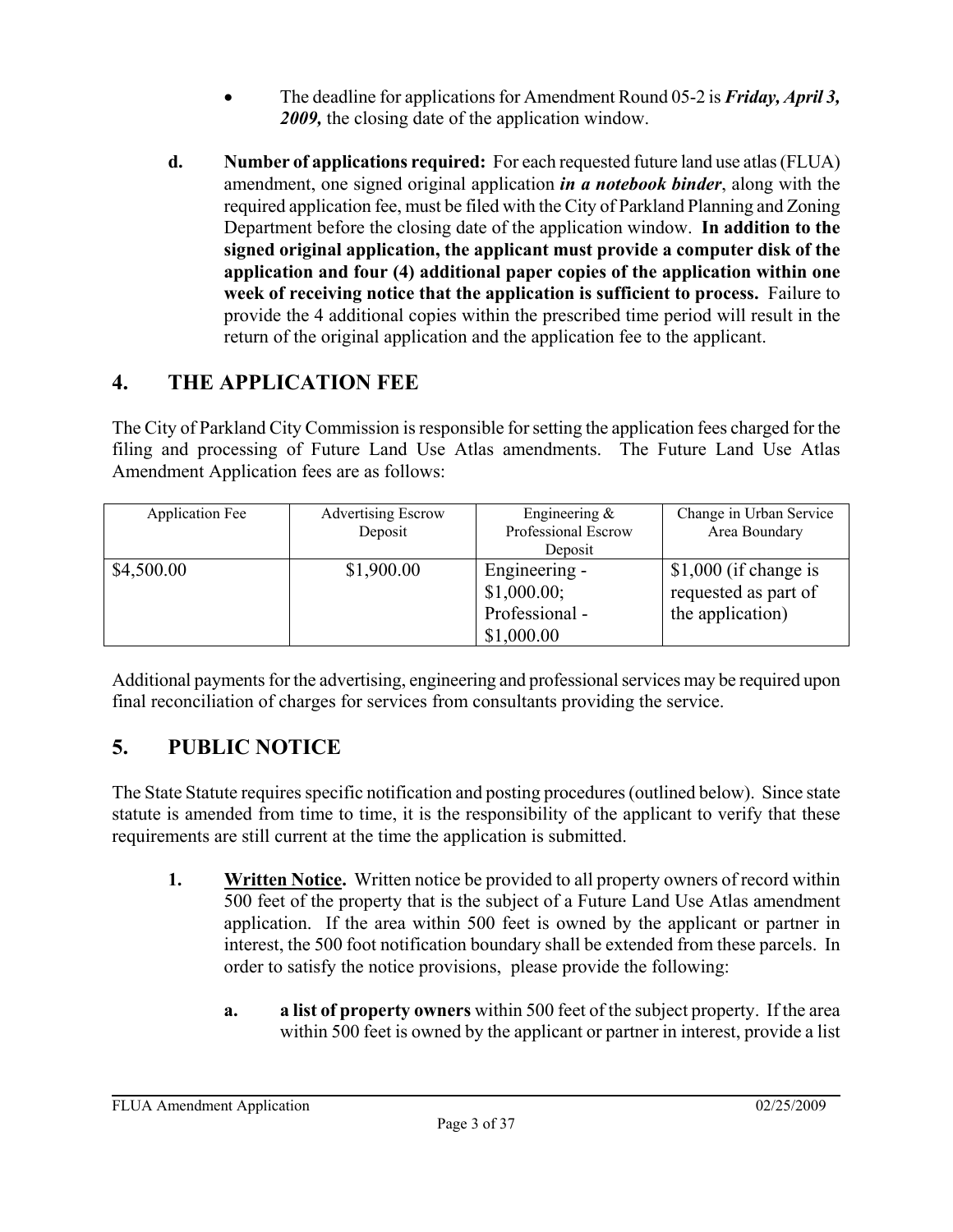of property owners within 500 feet of the **entire** property. This information is available from the Broward County Property Appraiser's Office;

- **b. a notarized affidavit** (sample provided) stating that the said list is complete and accurate, and is based on the latest official tax rolls;
- **c. legal-size white envelopes, addressed** to property owners within 500 feet of the subject property and stamped with first class postage with return address on the upper left-hand corner to: City of Parkland, Planning and Zoning Department, 6600 University Drive, Parkland, Florida 33067.
- **2. Posted Notice.** State Statute requires that land subject to a Future Land Use Atlas amendment must also be posted with a notice of public hearing on a sign provided by the County at least fifteen (15) calendar days in advance of any public hearing. One notice must be posted for each five hundred (500) feet of frontage along a public street. Notice must be setback no more than twenty-five (25) feet from the street. All signs must be erected in full view of the public on each street side of the land subject to the application. Where the land does not have frontage on a public street, signs shall be erected on the nearest street right-of-way with an attached notation indicating generally the direction and distance to the land subject to the application. The notice shall contain a map indicating the boundaries of the subject property. The signs shall be removed by the applicant after the City Commission transmittal hearing date (adoption hearing date for small scale development amendments).

## **6. PROCEDURES FOR REQUESTING A POSTPONEMENT**

- **A. SMALL SCALE AMENDMENT** Within 2 weeks of submitting a small scale amendment application, an agent/applicant will receive a letter from the Planning and Zoning Department that provides the schedule, including deadlines and the public hearing dates, for the proposed amendment. Agents/applicants are encouraged to review the dates provided to identify any potential conflicts, and notify the Planning and Zoning Department as soon as possible regarding such conflicts. Occasionally an agent/applicant may decide that he/she would like to postpone the scheduled LPA and/or City Commission Public Hearing for the proposed amendment. The following provides the framework for requesting postponement.
	- **1. Administrative Postponements:** The Planning and Zoning Department will administratively honor a request for postponement of the Public Hearing for a small scale amendment, if the agent/applicant provides the request, in writing, to the Planning and Zoning Director, and provides an adequate justification for the deferral. The written request must be received by the Planning and Zoning Department *prior to the mailout of the legal notice***.**  The mailout is sent between 15 to 30 days prior to the LPA Public Hearing. Please contact staff to determine the exact date of the mailout.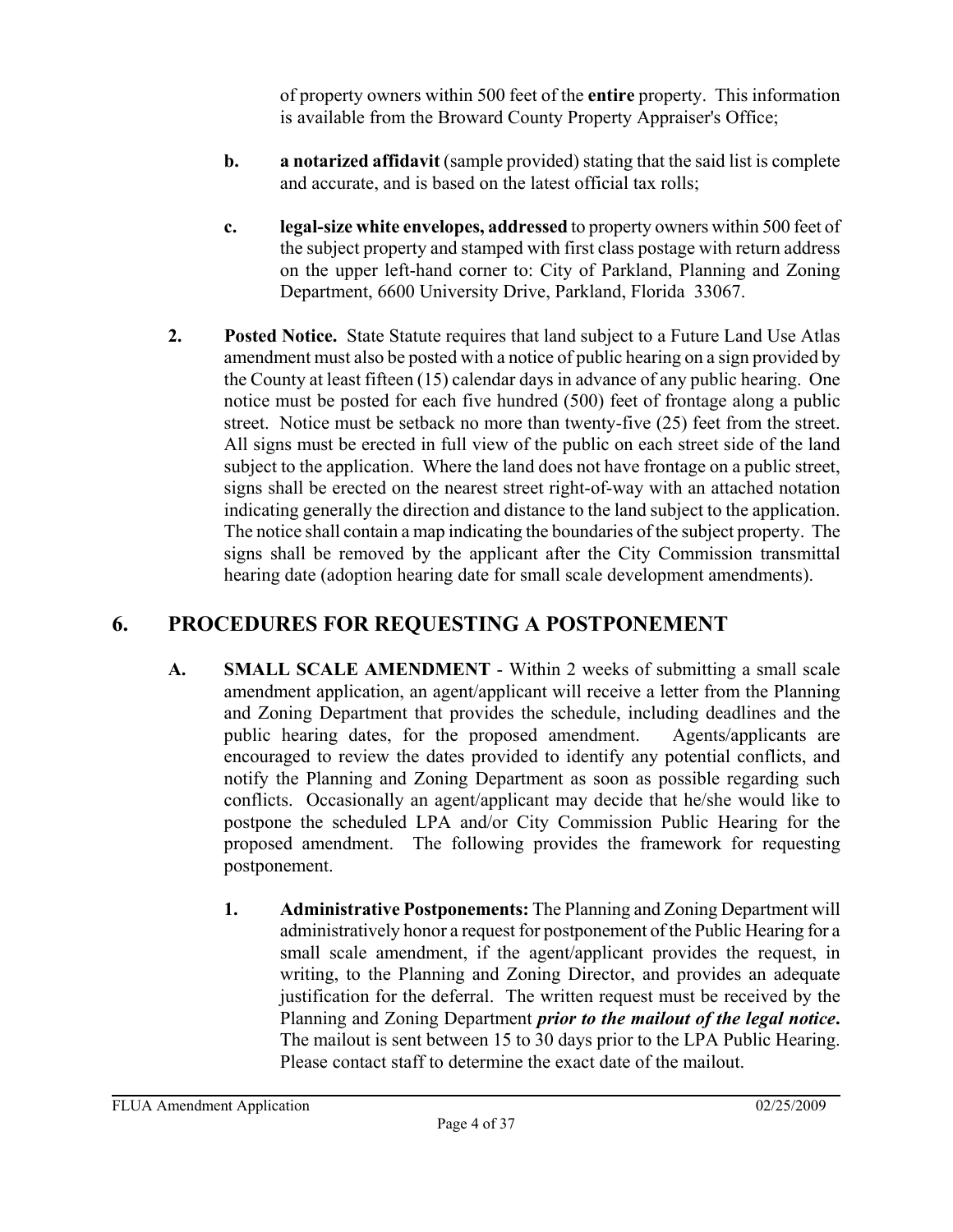- **2. Public Hearing Postponements:** If the Planning and Zoning Department receives a request for postponement *after the mailout of the legal notice*, the item will remain on the agenda as an advertised public hearing. The agent/applicant should appear at the hearing, and should be prepared to present the proposed amendment. At the hearing, the agent/applicant may request a postponement from the hearing. Any postponement is at the discretion of the LPA.
- **3. Public Hearing Postponements:** Following the LPA hearing, any request for postponement of the City Commission Public Hearing will be at the discretion of the City Commission. The agent **must appear** at the public hearing to request that the Board postpone the item. An agent should not assume that the request will be honored, and be prepared to present the proposed amendment.
- **4. Additional Requirements for Concurrent Rezoning:** If an agent/applicant is pursuing concurrent rezoning, and the rezoning process is held up due to non-certification, the Planning process remains on the track, or time frame, established as part of the sufficiency review letter. Inability of an agent to meeting certification does not mean an automatic delay in the Land Use Amendment Process (unless at the direction of the City Commission).
- **B. LARGE SCALE AMENDMENT** An agent/applicant **must appear** at the Public Hearing to request postponement to a *subsequent amendment round.* An agent should not assume that the request will be honored, and be prepared to present the proposed amendment.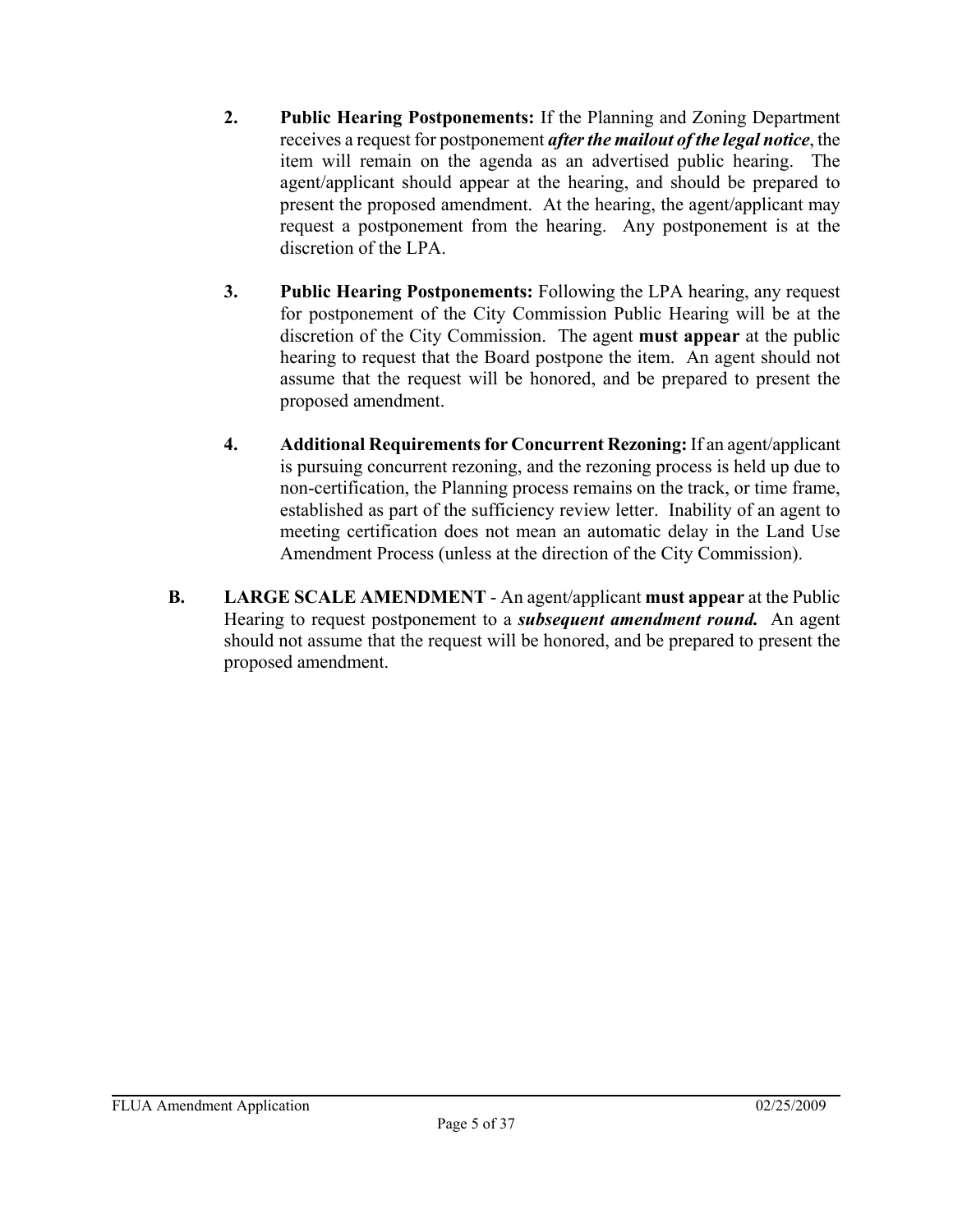## **PETITION SUMMARY**

Following the completion of the application, please complete the following table, which summarizes the Future Land Use Atlas amendment request.

| <b>Property Owner</b>                 |  |
|---------------------------------------|--|
| Applicant (If different from above)   |  |
| Agent                                 |  |
| <b>Parcel Size</b>                    |  |
| <b>Parcel Location</b>                |  |
| <b>Parcel Frontage</b>                |  |
| <b>Parcel Access</b>                  |  |
| <b>Existing Land Use</b>              |  |
| <b>FLUA Page Number</b>               |  |
| <b>Present FLUA Designation</b>       |  |
| <b>Present Zoning District</b>        |  |
| <b>Present Development Potential</b>  |  |
| <b>Proposed FLUA Designation</b>      |  |
| <b>Proposed Zoning District</b>       |  |
| <b>Proposed Development Potential</b> |  |
| <b>Water Service Provider</b>         |  |
| <b>Sewer Service Provider</b>         |  |
| Municipalities within 1 mile          |  |
| <b>Overlay/Neighborhood Plan</b>      |  |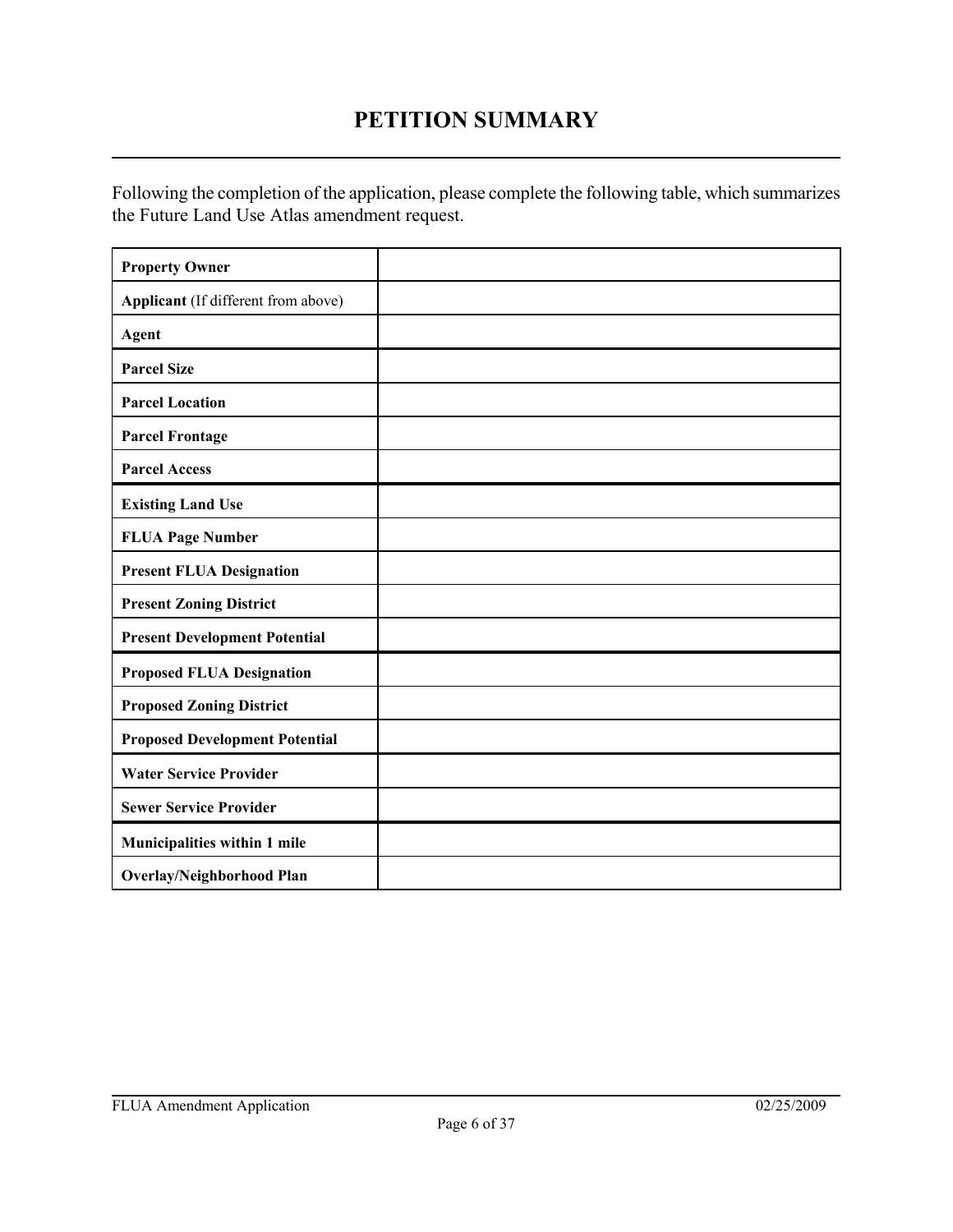## **I. GENERAL INFORMATION**

#### **A. APPLICANT INFORMATION**

- **1. Applicant(s) Name and Address.** Please identify the name and address of each person having an ownership interest in the property. Applicants include the owner(s), or the duly authorized agent(s) of the owner(s) with an interest in the property.
	- a. Applicant A:
	- b. Applicant B:
	- c. Applicant C:
	- d. Applicant D:
- **2. Nature of Applicant(s)' Interest.** For each applicant, check the appropriate column to indicate the nature of the applicant's interest in the property identified in section I.B.4. and 5. below:

| <b>Applicant Name</b> | Owner | <b>Lessee</b> | Contract<br>Purchaser | Other |
|-----------------------|-------|---------------|-----------------------|-------|
| A.                    |       |               |                       |       |
| <b>B.</b>             |       |               |                       |       |
| $\mathcal{C}$ .       |       |               |                       |       |
| D.                    |       |               |                       |       |

- **3. Applicant's Authorized Representative.** Provide complete the below described items, if appropriate, and provide an executed original of the Agent Consent Form.
	- a. Agent name:
	- b. Street address:
	- c. City, State & Zip Code:
	- d. Telephone number (day/evenings):
	- e. Best time of day to reach agent:

### **B. PROPERTY INFORMATION**

**1. General location:** Please indicate the location of the property in relationship to the nearest north-south and east-west roadways.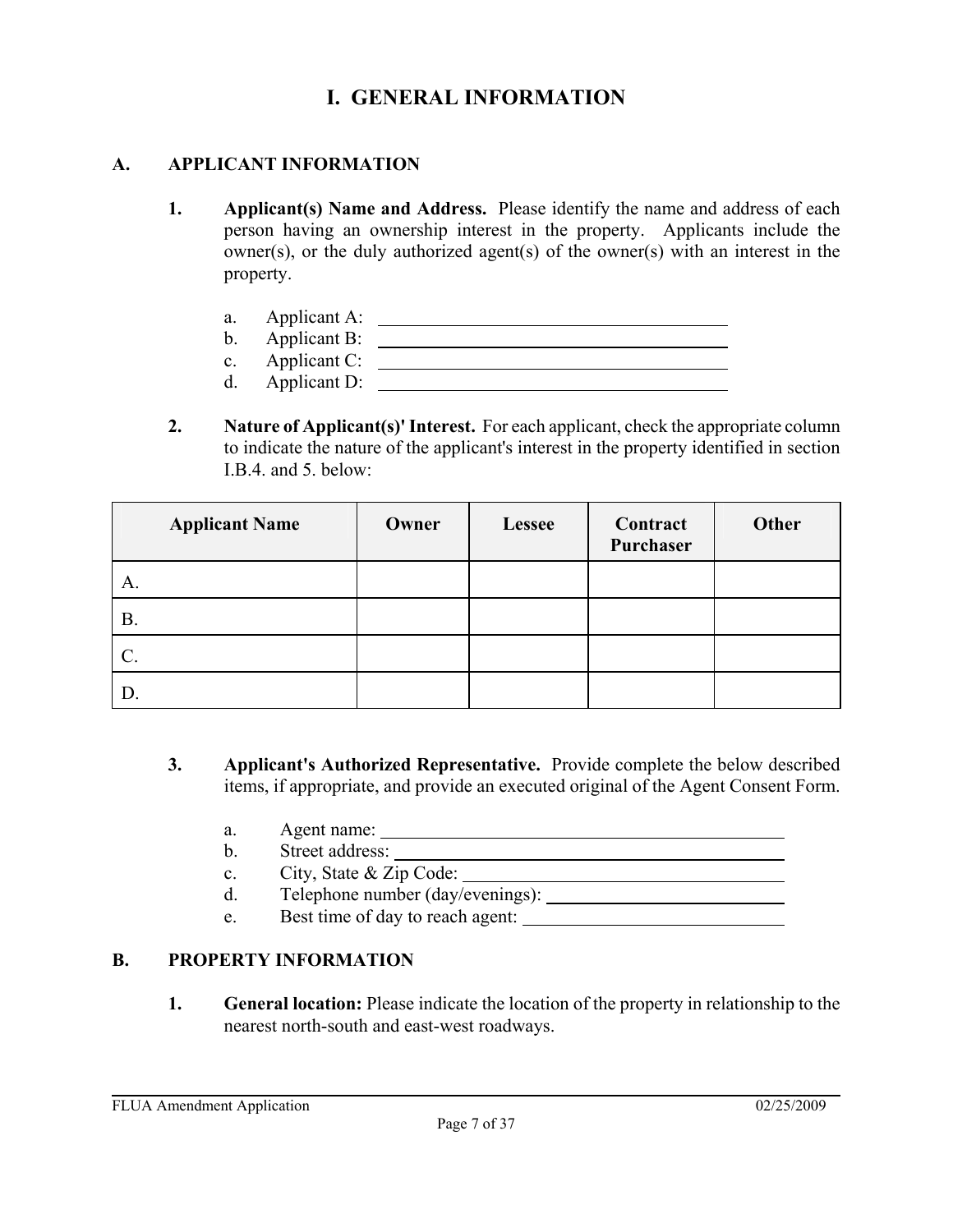- **2. Site factors:** Please indicate whether the property has frontage on any roadway or on any waterway and, if so, the number of linear feet of frontage, as well as the depth of the property.
- **3. Street Address:** Please indicate the street address of the property, if applicable.
- **4. Property description:** Please identify the property control number(s) (PCN) or tax folio number(s) for each parcel that is the subject of this FLUA amendment application, and indicate the size of each parcel in hundredths of an acre.

| <b>APPLICANT</b> | <b>TAX FOLIO OR</b><br>PROPERTY CONTROL NUMBER | <b>SIZE IN</b><br><b>ACRES</b> |
|------------------|------------------------------------------------|--------------------------------|
|                  |                                                |                                |
|                  |                                                |                                |
|                  |                                                |                                |
|                  |                                                |                                |

- **5. Legal description:** Please provide a legal description of the entire property and a certified survey (prepared within 6 months of submittal of the application) that is the subject of this FLUA amendment application as Attachment A.
- **6. Size of property:** Identify the size of the subject property, in hundredths of an acre.
- **7. Location and acreage of any property contiguous to the subject property which is in the same ownership, in whole or in part:** Please identify the location (written description and mapped) and size of any other property contiguous to the subject property which is in the same ownership, whether in whole or in part.
- **8. History of the property:**
	- **a. Purchase date and prior ownership:** Please indicate the month, day and year the property was acquired, from whom the property was acquired.
	- **b. Purchase information:** Please describe the manner of acquisition (purchase, exchange, gift, inheritance, etc.), the cost of acquisition and provide evidence of same (e.g., purchase and sale agreement) and ownership (deed).
	- **c. Size of purchased property:** Identify whether the subject property was a part of a larger property acquired from a previous owner. If so, identify the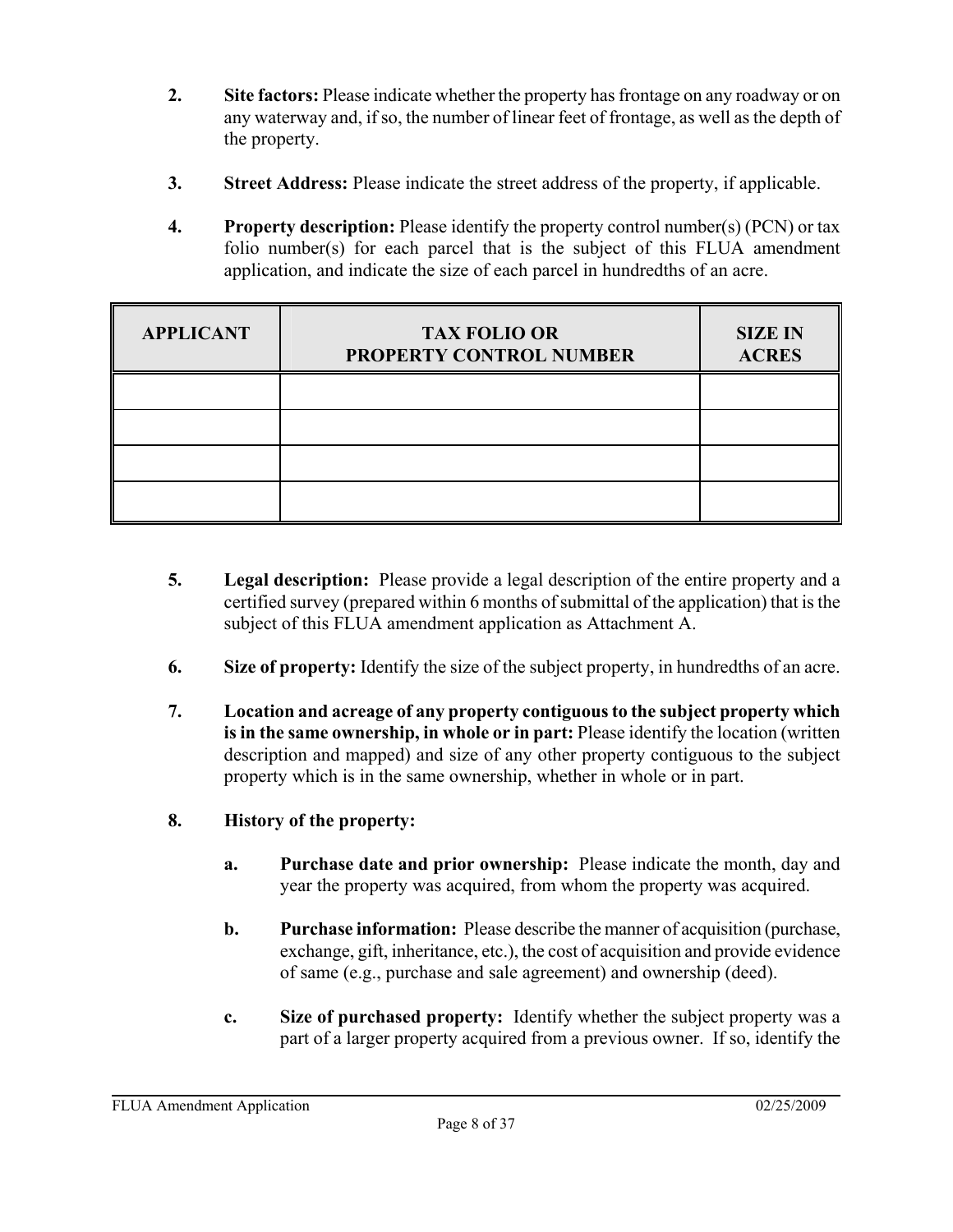extent of any property contiguous to the subject property that was in the same ownership as the subject property.

- **d. Use by previous owner:** Please indicate whether the property was previously subject to a homestead exemption, whether the property was subject to any agricultural exemptions, abatements.
- **e. Previous FLUA Amendment:** Identify whether the property was previously subject to a Future Land Use Atlas (FLUA) amendment. If so, please provide the date which the FLUA amendment application was filed; the size of the parcel; the requested change in land use designation; the recommendations of the Planning and Zoning Department, the City Commission; and the ultimate disposition of the FLUA amendment application (whether adopted as requested, adopted as modified, rejected, or withdrawn).
- **9. Development history of the property:** The purpose of the inquiry is to determine whether there are any other circumstances that argue for or against the applicant's proposed application. Please identify the following, if known:
	- **a. Whether the City has ever denied a development order for the property?** If so, indicate the development order requested, the date the development order was denied, and provide a copy of the resolution denying same, if available. **NOTE**: Previous development order approvals are covered in section II.B.1.b.1) of this application.
	- **b. Whether the property has received development approvals from an entity other than the City of Parkland?** If the property received development approval from another local, state, or federal agency, please identify agency, type of development order granted, and indicate if the approval is still valid.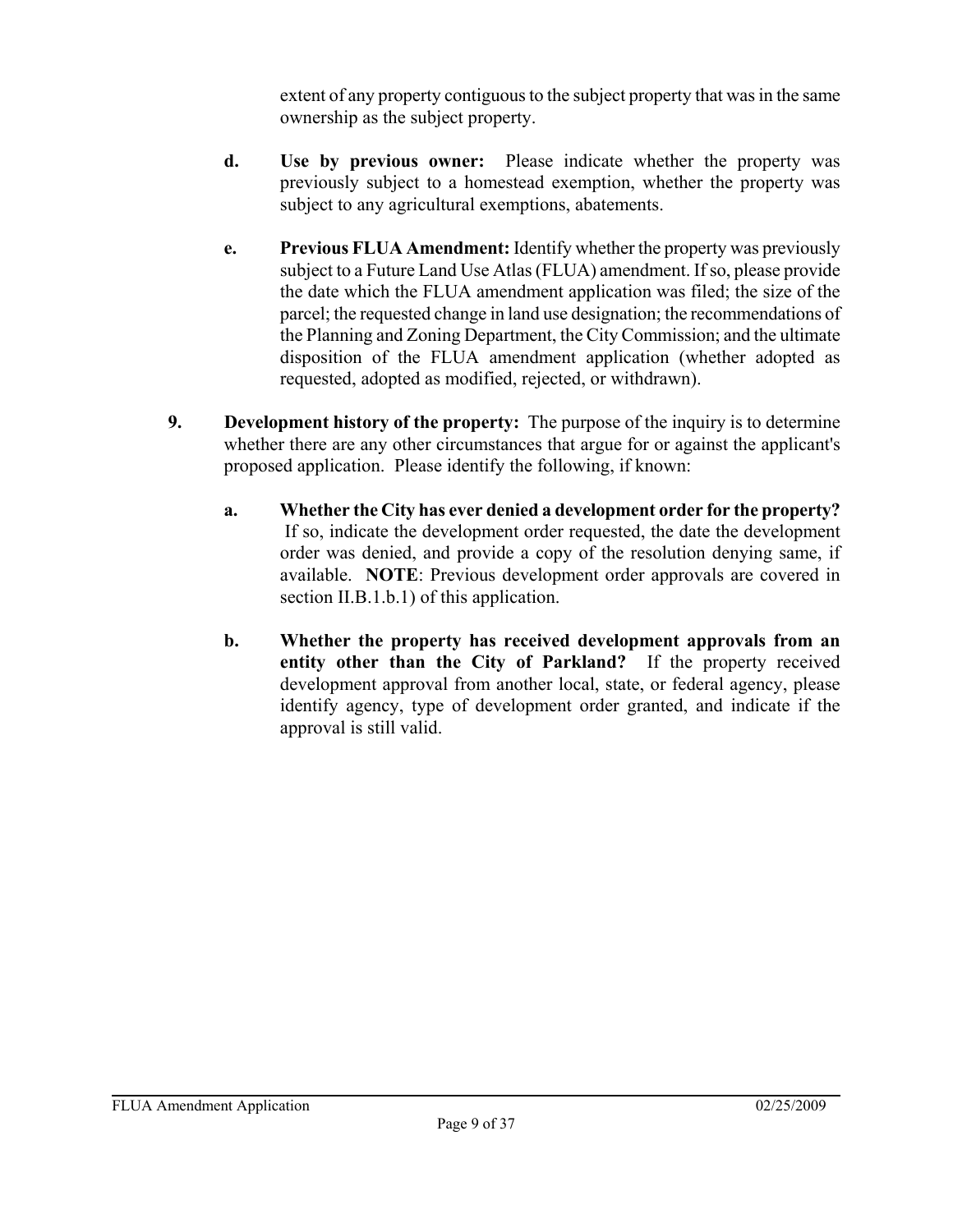#### **C. APPLICANT'S OWNERSHIP AFFIDAVIT**

#### **STATE OF FLORIDA COUNTY OF BROWARD**

#### ----------------------/

#### BEFORE ME THIS DAY PERSONALLY APPEARED \_\_\_\_\_\_\_\_\_\_\_\_\_\_\_\_, WHO BEING DULY SWORN, DEPOSES AND SAYS THAT:

- 1. He/she is the owner, or the owner's authorized agent, of the real property legally described in Attachment A;
- 2. He/she understands the Future Land Use Atlas amendment application fee is nonrefundable and in no way guarantees approval of the proposed amendment;
- 3. The statements within the Future Land Use Atlas amendment application are true, complete and accurate;
- 4. He/she understands that all information within the Future Land Use Atlas amendment application is subject to verification by City staff;
- 5. He/she understands that false statements may result in denial of the application; and
- 6. He/she understands that he/she may be required to provide additional information within a prescribed time period and that failure to provide the information within the prescribed time period may result in the denial of the application.

#### FURTHER AFFIANT SAYETH NOT.

| The foregoing instrument was acknowledged before me this              | day of                             |
|-----------------------------------------------------------------------|------------------------------------|
| 20                                                                    | (Name of Person Acknowledging) who |
| is personally known to me or who has produced                         | (type of                           |
| identification) as identification and who did (did not) take an oath. |                                    |

| (Signature of Person Taking Acknowledgment)      | Applicant's Signature    |
|--------------------------------------------------|--------------------------|
| (Name of Acknowledger Typed, Printed or Stamped) | Applicant's Name (Print) |
| (Title or Rank)                                  | <b>Street Address</b>    |
| (Serial Number, if any)                          | City, State, Zip Code    |
| (Notary' Seal)                                   | Telephone                |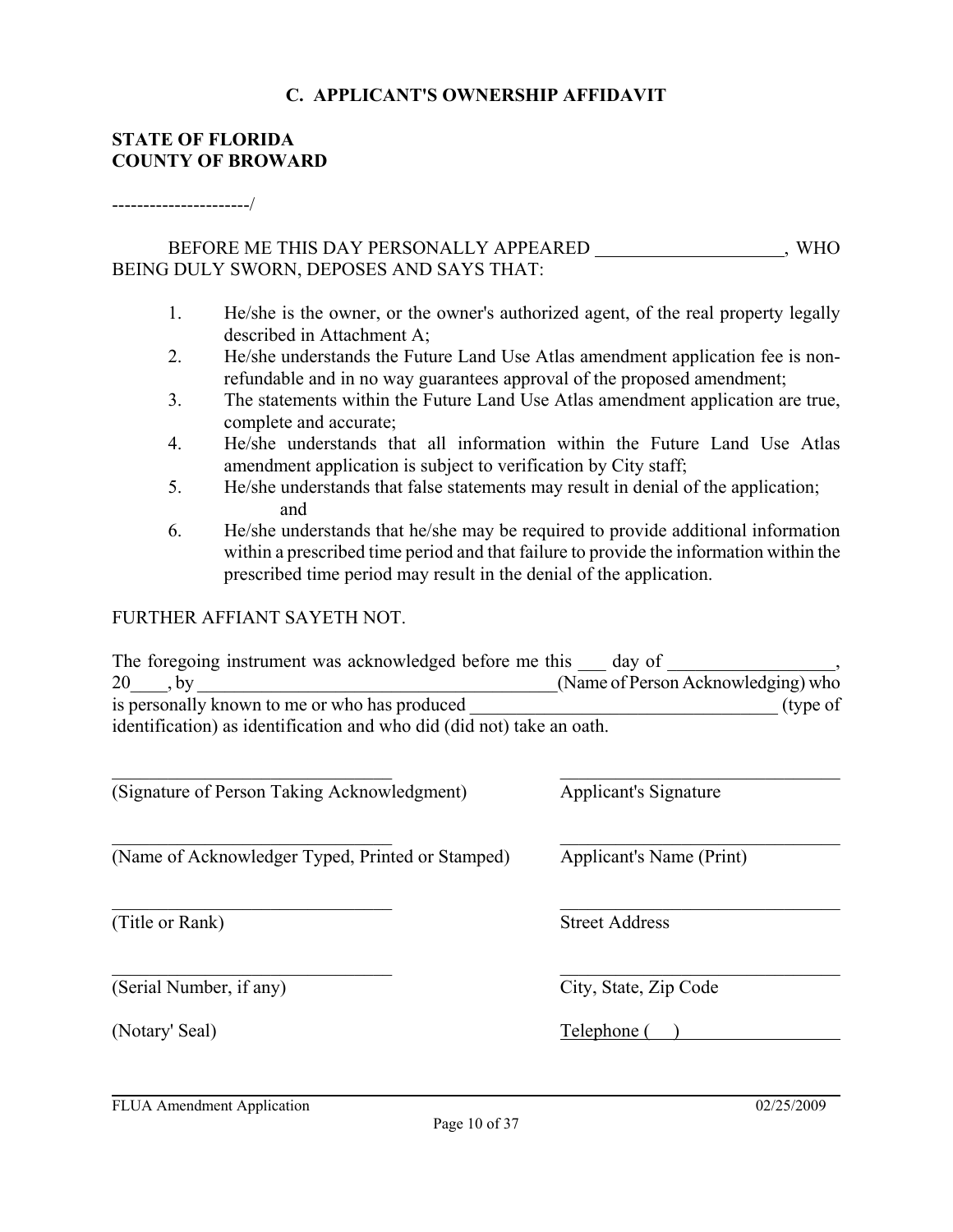#### **D. APPLICANT'S NOTICE AFFIDAVIT**

#### **STATE OF FLORIDA COUNTY OF BROWARD**

----------------------/

#### BEFORE ME THIS DAY PERSONALLY APPEARED \_\_\_\_\_\_\_\_\_\_\_\_\_\_\_\_, WHO BEING DULY SWORN, DEPOSES AND SAYS THAT:

- 1. He/she is the owner, or the owner's authorized agent, of the real property legally described in Attachment A;
- 2. The accompanying Property Owners List is, to the best of his/her knowledge, a complete and accurate list of all property owners, mailing addresses and property control numbers as recorded in the latest official tax rolls for all property within five hundred (500) feet of the real property described in Attachment A , or all property within 500 feet of all contiguous property owned whole or in part by the owner of the real property described in Attachment A, if applicable; and

#### FURTHER AFFIANT SAYETH NOT.

| The foregoing instrument was acknowledged before me this day of       |                                    |
|-----------------------------------------------------------------------|------------------------------------|
| 20<br>, by                                                            | (Name of Person Acknowledging) who |
| is personally known to me or who has produced                         | (type of                           |
| identification) as identification and who did (did not) take an oath. |                                    |
|                                                                       |                                    |
| (Signature of Person Taking Acknowledgment)                           | Applicant's Signature              |
| (Name of Acknowledger Typed, Printed or Stamped)                      | Applicant's Name (Print)           |
| (Title or Rank)                                                       | <b>Street Address</b>              |
| (Serial Number, if any)                                               | City, State, Zip Code              |

(Notary' Seal) Telephone ( )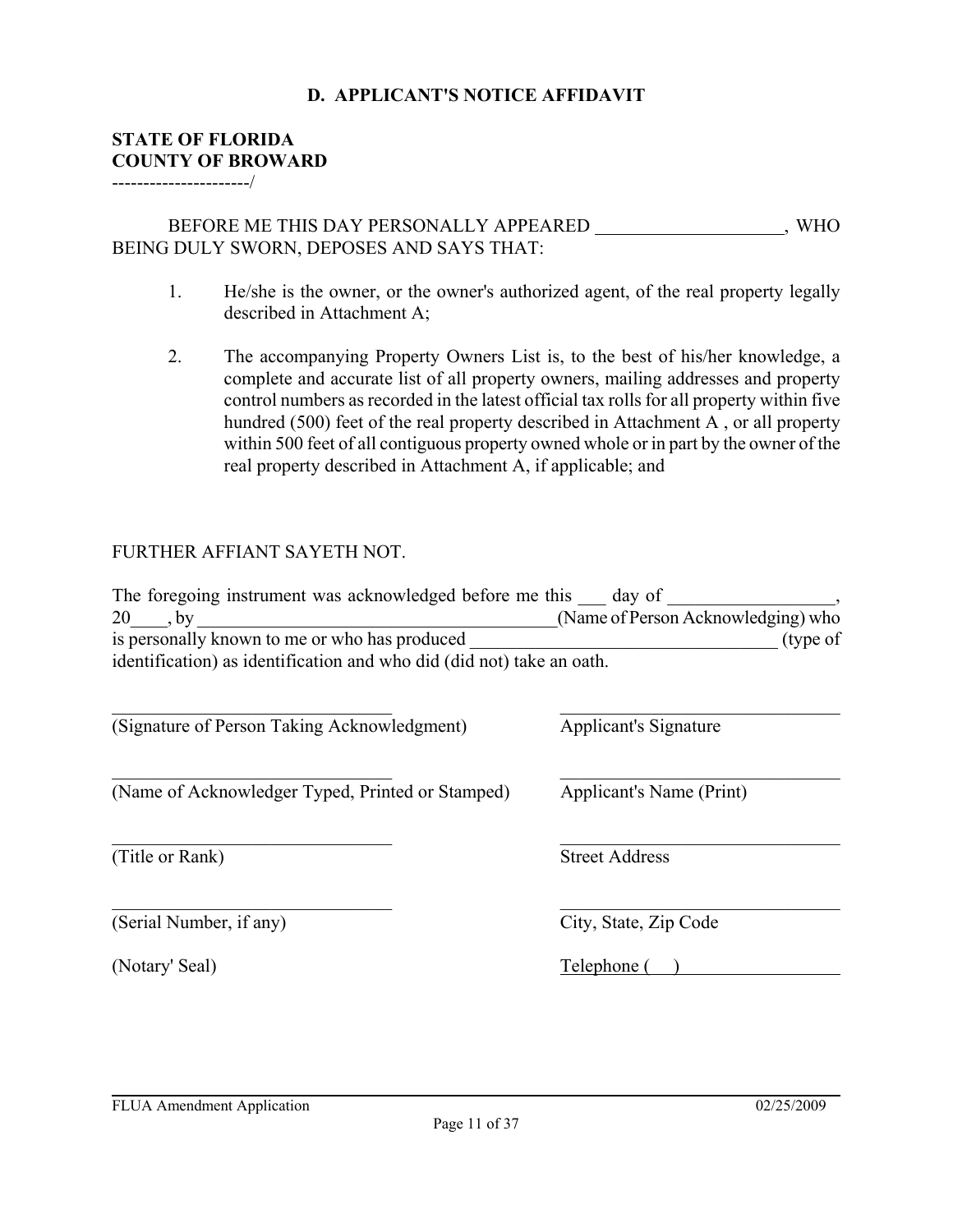#### **E. AGENT CONSENT FORM**

#### **STATE OF FLORIDA COUNTY OF BROWARD**

#### ----------------------/

#### BEFORE ME THIS DAY PERSONALLY APPEARED \_\_\_\_\_\_\_\_\_\_\_\_\_\_\_\_, WHO BEING DULY SWORN, DEPOSES AND SAYS THAT:

- 1. He/she is the owner of the real property legally described in Attachment A;
- 2. He/she duly authorizes and designates the state of the state to act in his/her behalf for the purposes of seeking a change to the Future Land Use Atlas designation of the real property legally described in Attachment A;
- 3. He/she has examined the foregoing Future Land Use Atlas amendment application and he/she understands how the proposed change may affect the real property legally described in Attachment A.

#### FURTHER AFFIANT SAYETH NOT.

| The foregoing instrument was acknowledged before me this              | day of                             |
|-----------------------------------------------------------------------|------------------------------------|
| 20                                                                    | (Name of Person Acknowledging) who |
| is personally known to me or who has produced                         | (type of                           |
| identification) as identification and who did (did not) take an oath. |                                    |
|                                                                       |                                    |
|                                                                       |                                    |

 $\_$  , and the contribution of the contribution of  $\mathcal{L}_\mathcal{A}$  , and the contribution of  $\mathcal{L}_\mathcal{A}$ 

 $\_$  , and the contribution of the contribution of  $\mathcal{L}_\mathcal{A}$  , and the contribution of  $\mathcal{L}_\mathcal{A}$ 

 $\_$  , and the contribution of the contribution of  $\mathcal{L}_\mathcal{A}$  , and the contribution of  $\mathcal{L}_\mathcal{A}$ 

(Signature of Person Taking Acknowledgment) Owner's Signature

(Name of Acknowledger Typed, Printed or Stamped) Owner's Name (Print)

(Title or Rank) Street Address

(Serial Number, if any) City, State, Zip Code

(Notary' Seal) Telephone ( )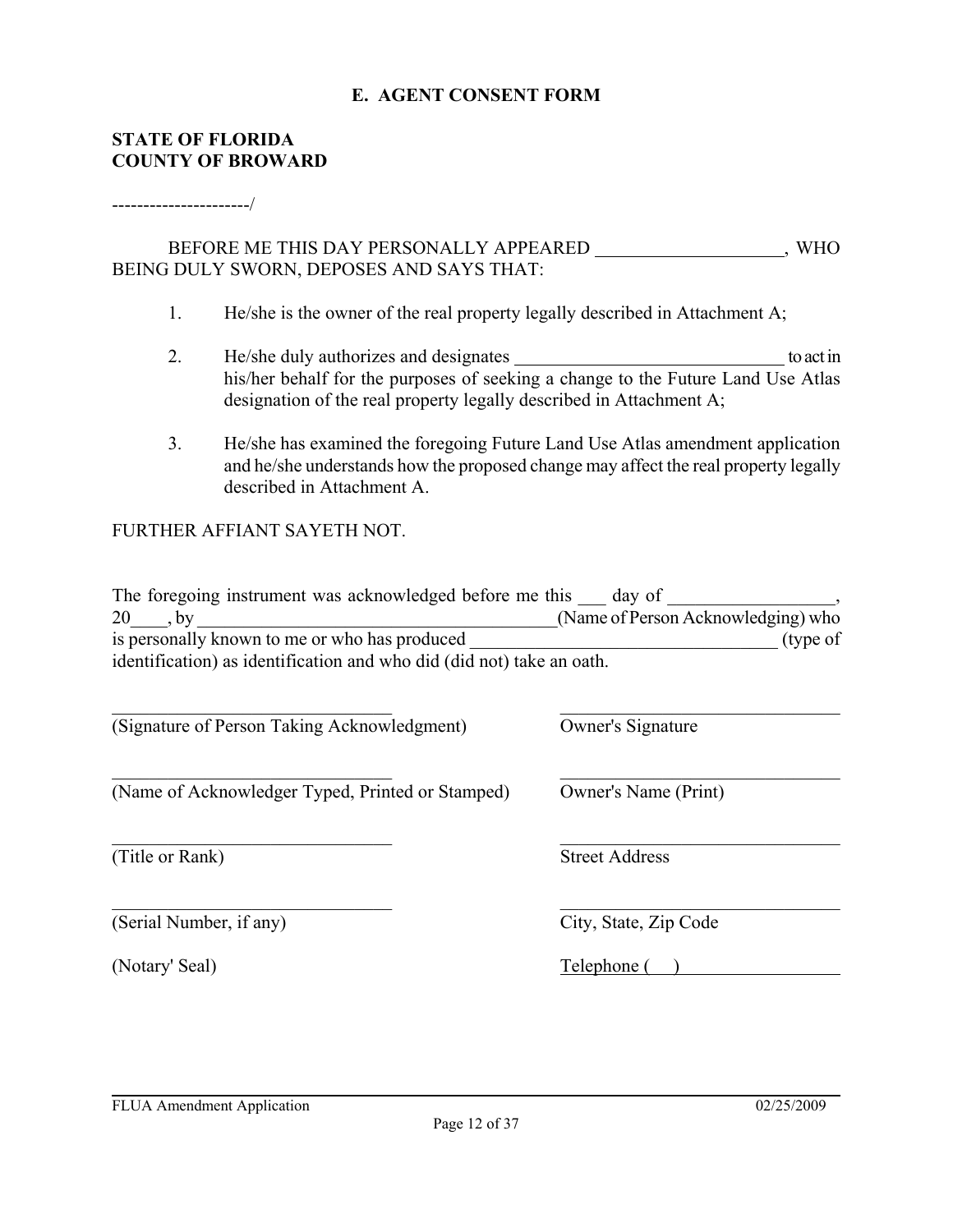## **II. DATA AND ANALYSIS**

*APPLICANT PLEASE NOTE: Please insert a page break between each of the sections under this heading (i.e. A. Background, B. Land Use Element, etc.)*

## **A. CODE JUSTIFICATION REQUIREMENTS**

#### **1. JUSTIFICATION STATEMENT**

- **a. Future Land Use Atlas Amendment Factors.** Chapter 13 of the Land Development Code provides that a FLUA amendment must be based on one or more of the following factors, and a demonstrated need. Please identify which factor is being used to justify the request for a FLUA amendment and describe how the amendment is consistent with the factor or factors.
	- **1) Changed projections:** Changed projections (e.g., regarding public service needs) in the Comprehensive Plan, including but not limited to amendments that would ensure provision of public facilities;
	- **2) Changed assumptions:** Changed assumptions (e.g., regarding demographic trends or land availability) in the Comprehensive Plan, including but not limited to the fact that growth in the area, in terms of the development of vacant land, new development, and the availability of public services has altered the character such that the proposed amendment is now reasonable and consistent with the land use characteristics;
	- **3) Data errors:** Data errors, including errors in mapping, vegetative types and natural features in the Comprehensive Plan;
	- **4) New issues:** New issues that have arisen since adoption of the Comprehensive Plan;
	- **5) Additional detail or comprehensiveness:** Recognition of a need for additional detail or comprehensiveness in the Comprehensive Plan; or
	- **6) Data updates:** Data updates.

#### **2. DEMONSTRATED NEED**

Chapter 13 of the Land Development Code also provides that a FLUA amendment must be based on a demonstrated need to amend the Future Land Use Atlas. The demonstrated need must be supported by relevant and appropriate data and analysis, and support documents or summaries of such documents on which the need for the proposed FLUA amendment is based must be included.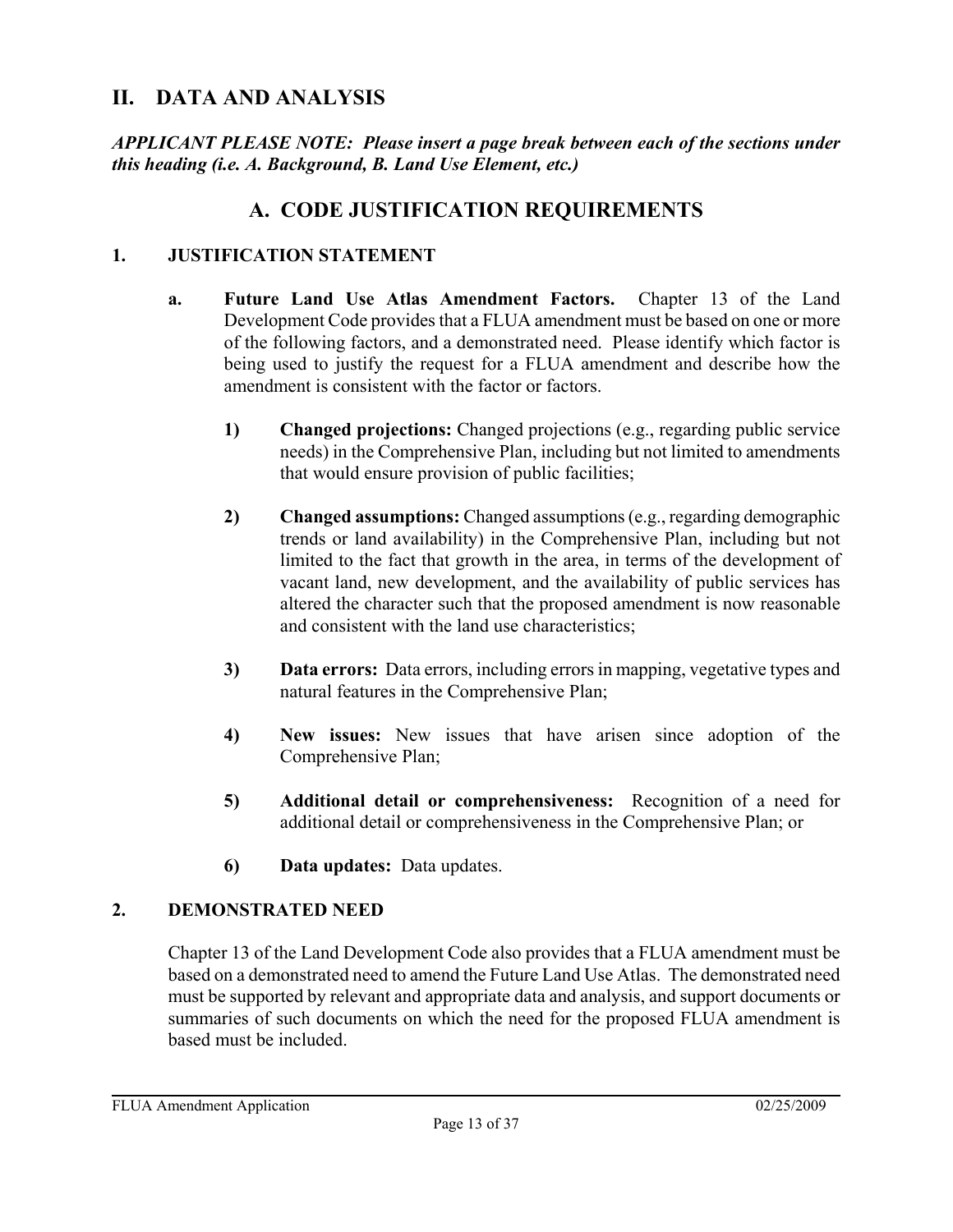- **a. Residential Application:** If the applicant is proposing an increase in residential density, the applicant should state here why other density enhancement programs, such as the *Voluntary Density Bonus Program* and the *Transfer of Development Rights Program*, are not feasible for use on the subject property. The applicant MUST demonstrate why the current FLUA designation is no longer appropriate for this site.
- **b. Commercial Application:** If the request is for a commercial FLUA designation, the applicant MUST demonstrate why additional commercial acreage is needed in this area, why *this site* is most appropriate to meet this need, and why the current FLUA designation for this site is no longer appropriate.

### **3. COMMERCIAL APPLICATION DATA REQUIREMENTS**

#### **a. Identify the square feet of non-residential development that could be accommodated on the subject property with the proposed amendment.**

- **1) At maximum floor area ratio:** This is determined by multiplying the size of the property in hundredths of an acre by the number of square feet in an acre (43,560) and by the maximum floor area ratio permitted by the Land Development Code.
- **2) At typical floor area ratio:** This is determined by multiplying the size of the property in hundredths of an acre by the number of square feet in an acre (43,560) and by the typical floor area ratio.
- **b. Identify, map, and justify the trade or market area for the subject property:** The following rules may be used to identify a trade/market area. If a different approach is used, you must provide a justification for the approach taken.
	- **1) Commercial FLUA.** If a commercial small scale FLUA amendment is being requested, and if the property is more than or equal to one acre and less than or equal to three acres, using the Census Tract Map in the Appendix, draw a boundary around the property which has a radius of one and one-half miles. If the property is more than three acres and less than or equal to ten acres, draw a boundary around the property that has a radius of three miles.
	- **2) Industrial FLUA.** If an industrial small scale FLUA amendment is being requested, and if the property is more than or equal to one acre and less than or equal to two acres, using the Census Tract Map in the Appendix, draw a boundary around the property which has a radius of one and one-half **(1½)** miles. If the property is more than two acres, draw a boundary around the property that has a radius of three **(3)** miles.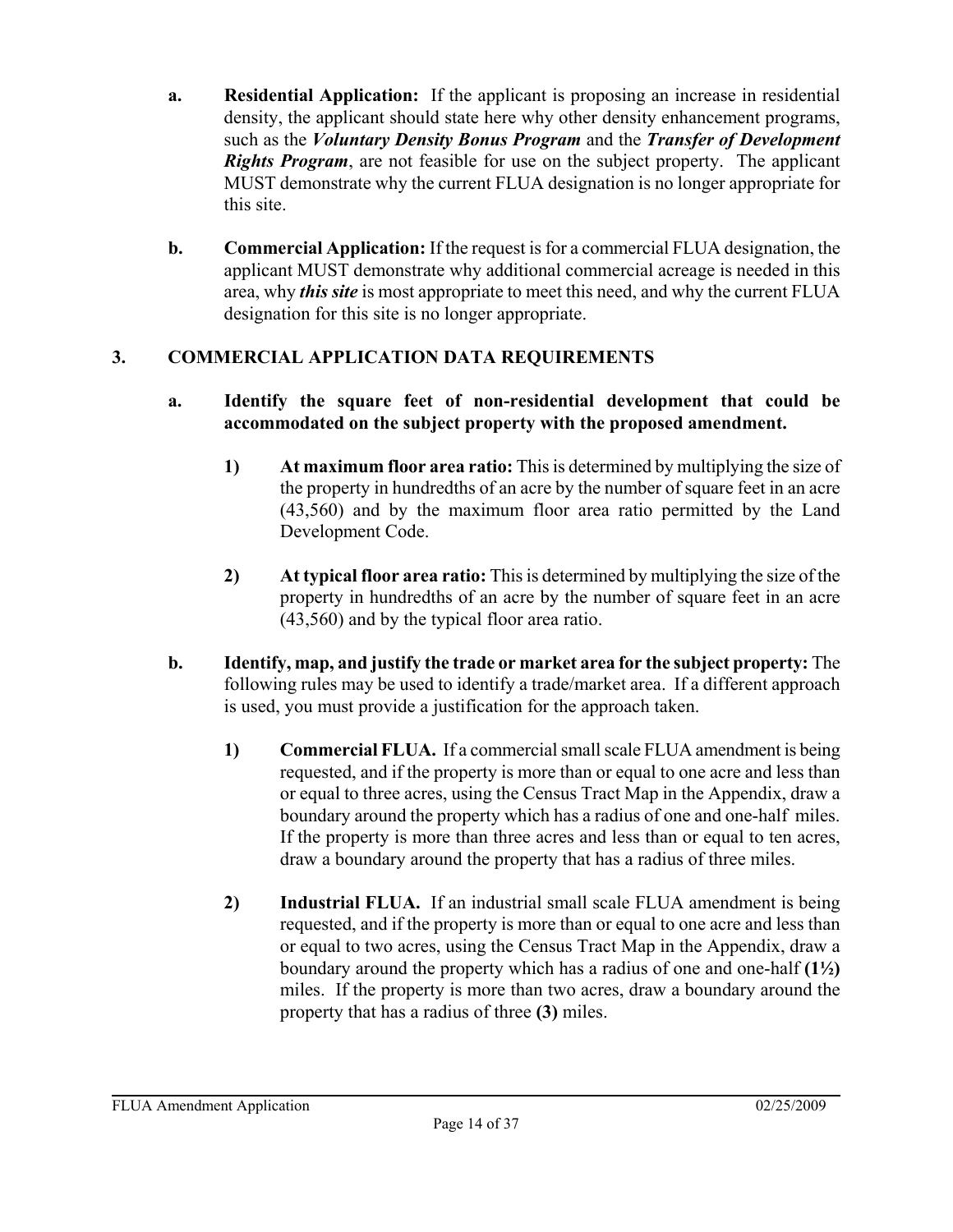- **c. For the trade or market area identified above, please inventory and map the built commercial, commercial office, or industrial uses, as appropriate:** This inventory should include the name of the establishment, the type of establishment by category, the square foot of built space, and the square feet of any vacancies. The map should identify where the different establishments are located in relation to the subject property.
- **d. Market Study Parameters:** A market study is required for commercial applications and many applicants find one helpful in establishing the need for additional commercial in the area. The study *must* include the following:
	- **1)** An estimate of demand using an assessment that considers per capita dollars spent in City of Parkland, dollars spent per square foot of commercial space, and square foot per capita;
	- **2)** An estimate of supply of commercial square footage which considers the request added to the current supply, and future supply;
	- **3)** A comparison of estimated supply to estimated demand;
	- **4)** All sources of data used in the study.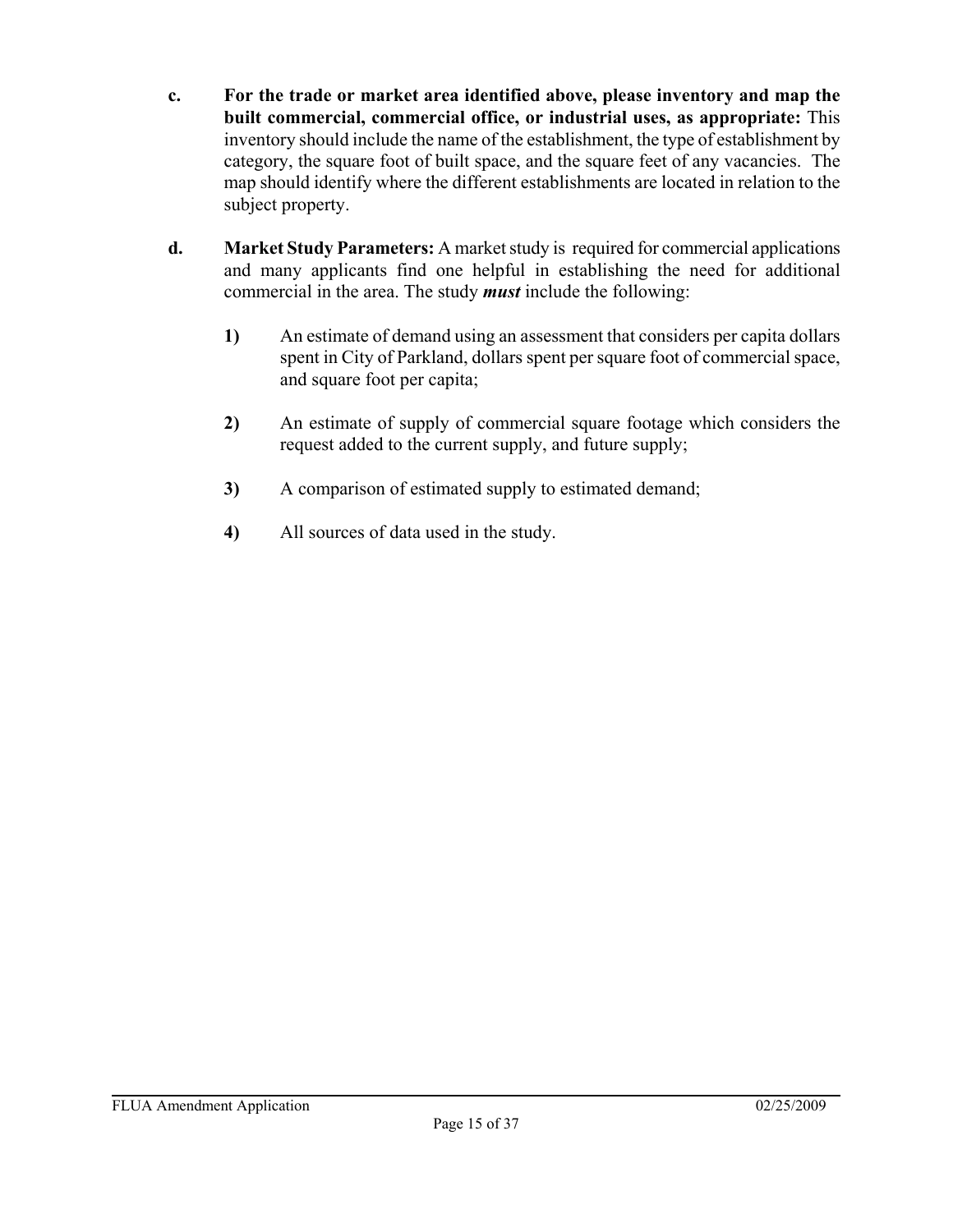## **B. LAND USE DATA**

### **1. DATA REQUIREMENTS FOR THE SUBJECT PROPERTY**

- **a. Existing Land Use Cover.** Please attach a copy of an aerial photograph showing the subject property in relation to the abutting properties. Aerial photographs are available from the Broward County Property Appraisers Office. The aerial photograph must have the site clearly marked.
	- **1) Natural features:** Inventory and map any natural features located on the property. Natural features include lakes, drainage canals or ponds, wetlands, pine flatwoods etc.
	- **2) Built features:** Inventory and map any physical or man-made features on the property covered by this application. The inventory should include such information as, for example, the number and type of housing units, square feet for buildings, number of parking spaces, number of stories, etc.
- **b. Future Land Use Atlas (FLUA) Designation.** This information is available from the City's Planning and Zoning Department at (954) 753-5040. Please attach an 8 1/2" by 11" or 11" by 17" copy of portion of the FLUA map showing the site, the surrounding properties (within 1,000 feet), and the FLUA for the site and surrounding properties. The site must be clearly marked.
	- **1) Current FLUA Designation:** Identify the FLUA designation of the property and attach a copy of the Future Land Use Atlas.
	- **2) Proposed FLUA Designation:** Identify the FLUA designation desired for the subject property.
- **c. Zoning District.** Zoning information is available from the City Planning and Zoning Department at (954) 753-5040. Please attach a 8-1/2" by 11" or 11" by 17" copy of the portion of the Zoning Map showing the site, surrounding properties (within 1000 feet), and the zoning districts for the site and surrounding properties. The site must be clearly marked.
	- **1) Previous Zoning Approvals, if any:** Identify any previously approved petition and resolution numbers for the subject property, if applicable. Also, please attach a copy of the previous resolution(s).
	- **2) Current Zoning District:** Identify the most recent petition and resolution number(s) approved for the subject property.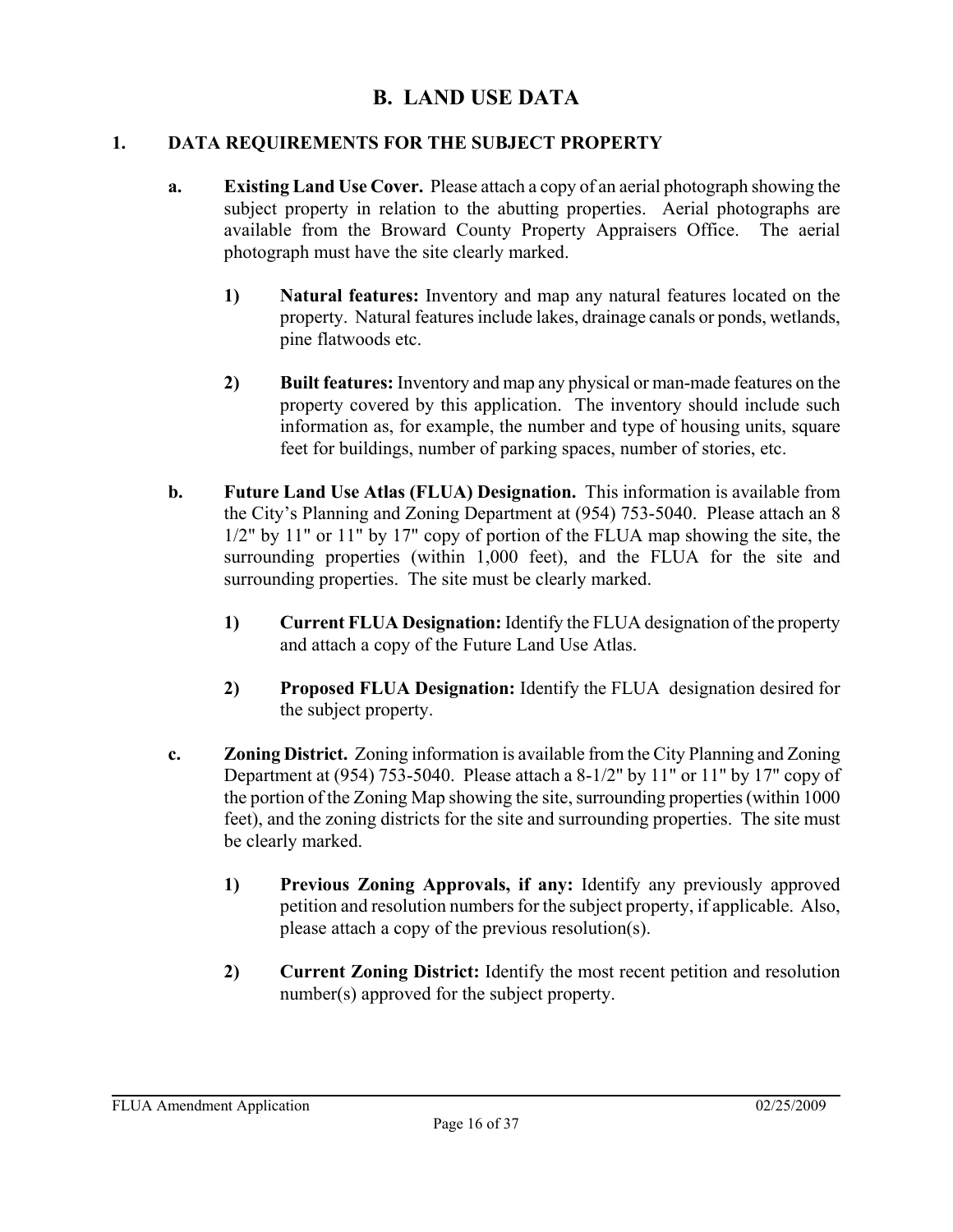**3) Proposed Zoning District:** Please identify the zoning district that will be requested. The zoning districts are identified in the City's Land Development Code.

### **d. Other Approvals.**

- **1) Concurrency exemption or reservation:** Please indicate whether the property is currently subject to a concurrency exemption or concurrency reservation. If subject to concurrency, please attach a copy of the appropriate certificate. This information is available from the City's Planning and Zoning Department at (954) 753-5040.
- **2) Plat, master plan, or subdivided:** Please indicate whether the property has been platted, subject to a master plan, or subdivided and indicate the record book and page number, if applicable. This information is available from the City of Parkland's Planning and Zoning, or the City Clerk. Please include an 8-1/2" x 11" copy of the appropriate documents.
- **3) Developers' Agreement or Utility reservation:** Please indicate whether the subject property is currently subject to a developers' agreement or a utility reservation. If subject to such, please attach a copy of the document and evidence that the agreement or reservation is still valid.
- **e. Flood zone:** Please indicate in which flood zone the property is located. In addition, please attach a flood zone map showing the location of the property. Flood zone information is available from the Building Department. **NOTE:** If the property is located in an "A" or "V" zone, requests for greater intensity of use will be viewed unfavorably.
- **f. Wellfield Protection Zone:** Please indicate whether the subject property is located in a wellfield protection zone. Attach an 8 1/2" by 11" or 11" by 17" map showing the location of the property in relation to the nearest wellfield protection zones. Wellfield protection maps and information is available from City of Parkland Utilities Department or Planning and Zoning Department. **NOTE:** If the subject property is located within a wellfield protection zone, requests for greater intensity of use will be viewed unfavorably.
- **g. Neighborhood Plan, Special Overlay, or Redevelopment area:** Please identify whether the property is located in a redevelopment area, neighborhood planning area, or special overlay. If the property is within a redevelopment area, identify the land use designation as is shown in the redevelopment map and attach a copy of that map. Information on redevelopment areas is available from the City's Planning and Zoning Department at (954) 753-5040.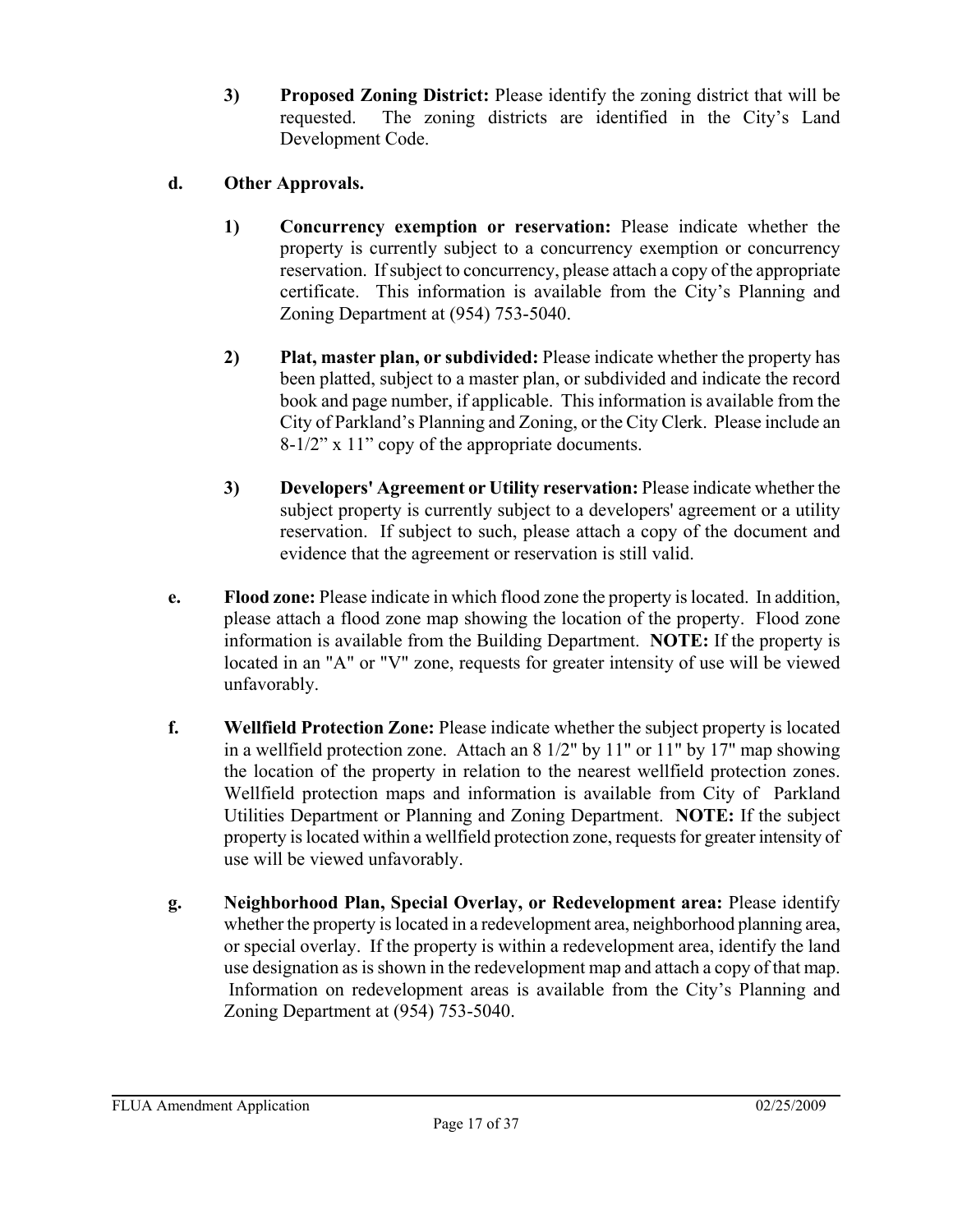### **2. DATA REQUIREMENTS FOR SURROUNDING PROPERTIES**

- **a. Existing Land Use Coverage.** Please provide a written inventory and a map of land uses (including natural and built features) on the properties abutting the subject property. Provide information such as subdivision names, etc. Please attach a map showing this information.
	- 1) North:
	- 2) South: 3) East:
	- 4) West:
- **b. Zoning District.** Please identify the zoning district category or categories for the abutting properties. In addition, where applicable, please identify the petition number(s) and resolution number(s).
	- 1) North:
	- 2) South:
	- 3) East:
	- 4) West:
- **c. Future Land Use Atlas (FLUA) Designation.** Please identify the FLUA designation of the abutting properties.
	- 1) North:
	- 2) South:
	- 3) East:
	- 4) West:

- **a. Land Use Compatibility.** Compatibility means land uses that are congruous, similar and in harmony with one another because they do not create or foster undesirable health, safety or aesthetic effects arising from direct association of dissimilar, contradictory, incongruous, or discordant activities, including the impacts of intensity of use, traffic, hours of operation, aesthetics, noise, vibration, smoke, hazardous odors, radiation, function and other land use conditions.
	- **1) Existing uses.** Please explain how the proposed change in the FLUA designation of the property is compatible with the surrounding uses listed above in section II.B.2.a.
	- **2) Future Land Use Atlas designations.** Describe how the proposed change in the FLUA designation of the property would be compatible with the surrounding future land uses as shown on the FLUA (above section II.B.2.c.)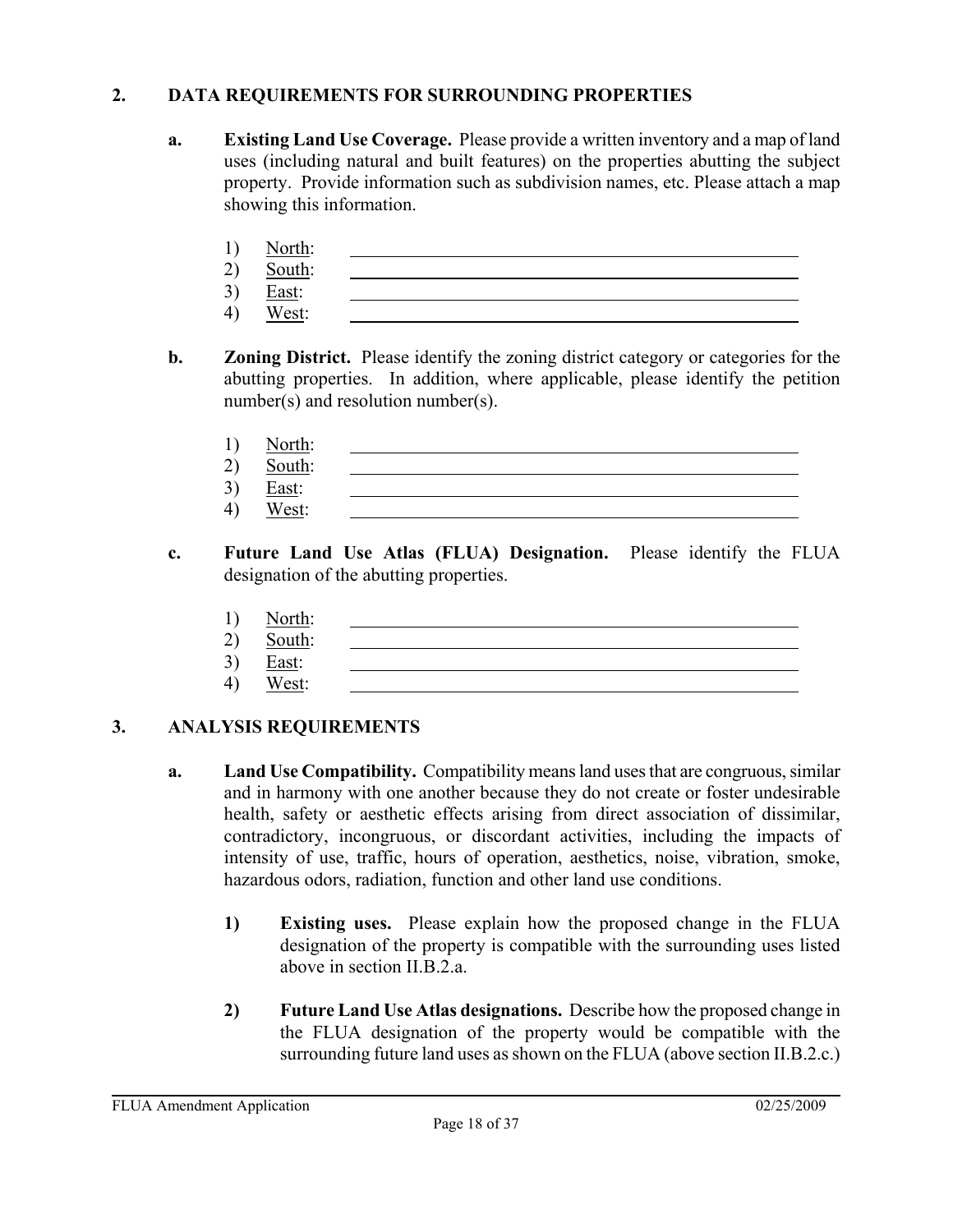**b. Consistency with the Land Use Element.** All proposed amendments must be reviewed for consistency with the adopted City of Parkland Comprehensive Plan. To support the proposed amendment, the applicant may reference **specific** Objectives and/or Polices the proposed amendment is *consistent with* or *furthers*. (It is recommended that the applicant review the Element for such items.) However, for **each** Objective/Policy referenced, the application must **explain in detail** how the *individual* Objective/Policy will be furthered by the proposed amendment. Since many Objectives and Policies are not applicable to FLUA amendments, it is not sufficient to state that "this proposed amendment is consistent with and furthers the Land Use Element".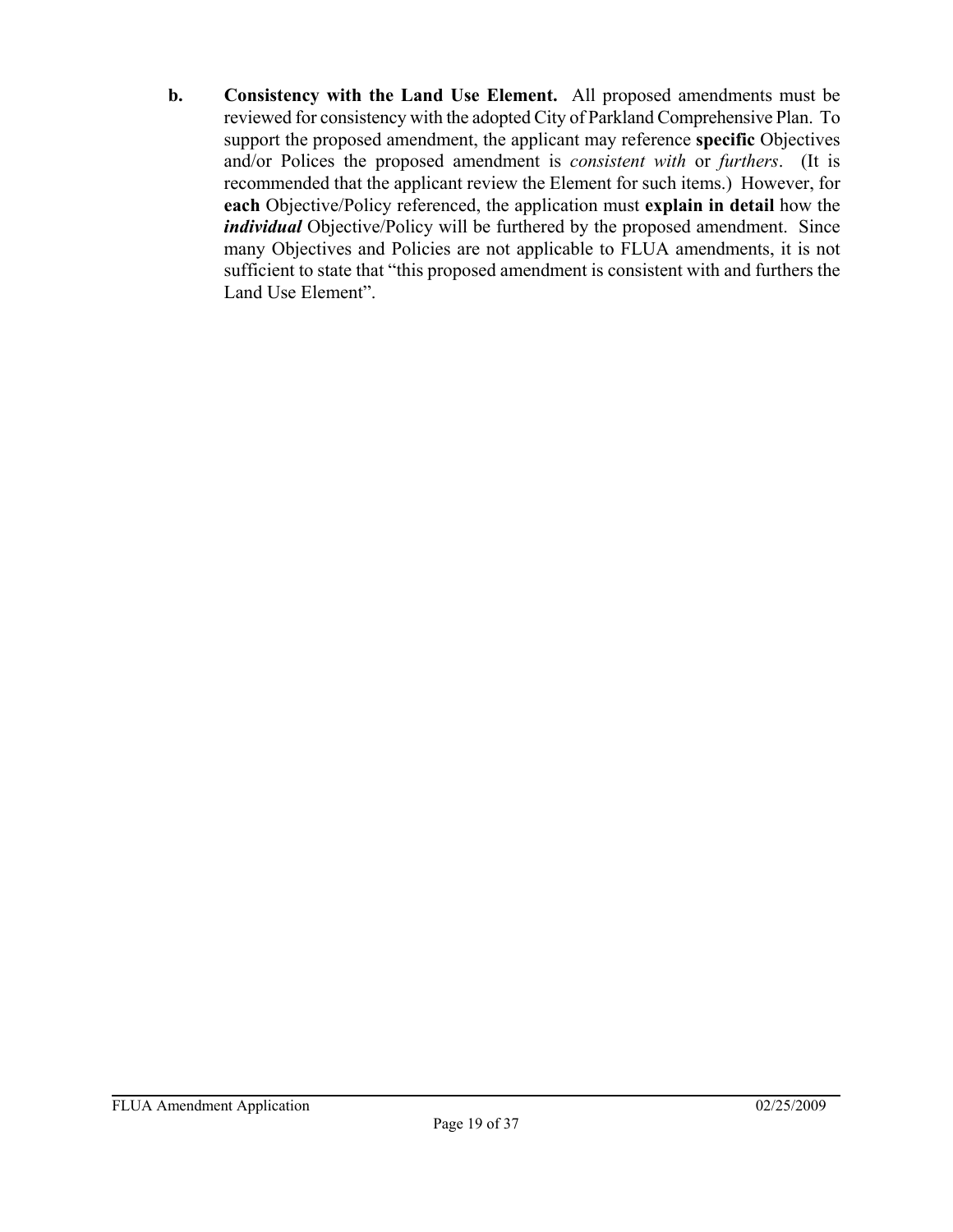## **C. TRANSPORTATION**

### **1. DATA AND ANALYSIS REQUIREMENTS**

- **a. Determine the trip generation for the current future land use designation.**
	- 1) At .25 FAR; and
	- 2) At .35 FAR.
- **b. Determine the trip generation for the proposed future land use designation.**
	- 1) At .25 FAR; and
	- 2) At .35 FAR.
- **c. Determine the net trip increase at .25 FAR and .35 FAR (a) (b).**
- **d. Determine the project trip distribution on all roadways based on the following table.**

| <b>Net Trip Increase</b> | <b>Distance</b>        |
|--------------------------|------------------------|
| $51 - 1,000$             | directly accessed link |
| $1,001 - 4,000$          | 1 mile                 |
| $4,001 - 8,000$          | 2 miles                |
| $8,001 - 12,000$         | 3 miles                |
| $12,001 - 20,000$        | 4 miles                |
| $20,000 - up$            | 5 miles                |

### **e. Determine LOS with existing traffic and project traffic.**

- 1) Add the project traffic to existing traffic volumes for all roadways determined in (d.), based on the trip generation for the proposed future land use in  $(b)$ .  $*$
- 2) Compare to LOS D for existing lanes.

### **f. Determine LOS with projected five year traffic and project traffic.**

- 1) Determine five year projected traffic volumes using the published historic growth rates and major project traffic.
- 2) Add the project traffic to all roadways determined in (d) based on the trip generation for the proposed future land use in (b). \*
- 3) Compare to LOS D for existing and assured lanes.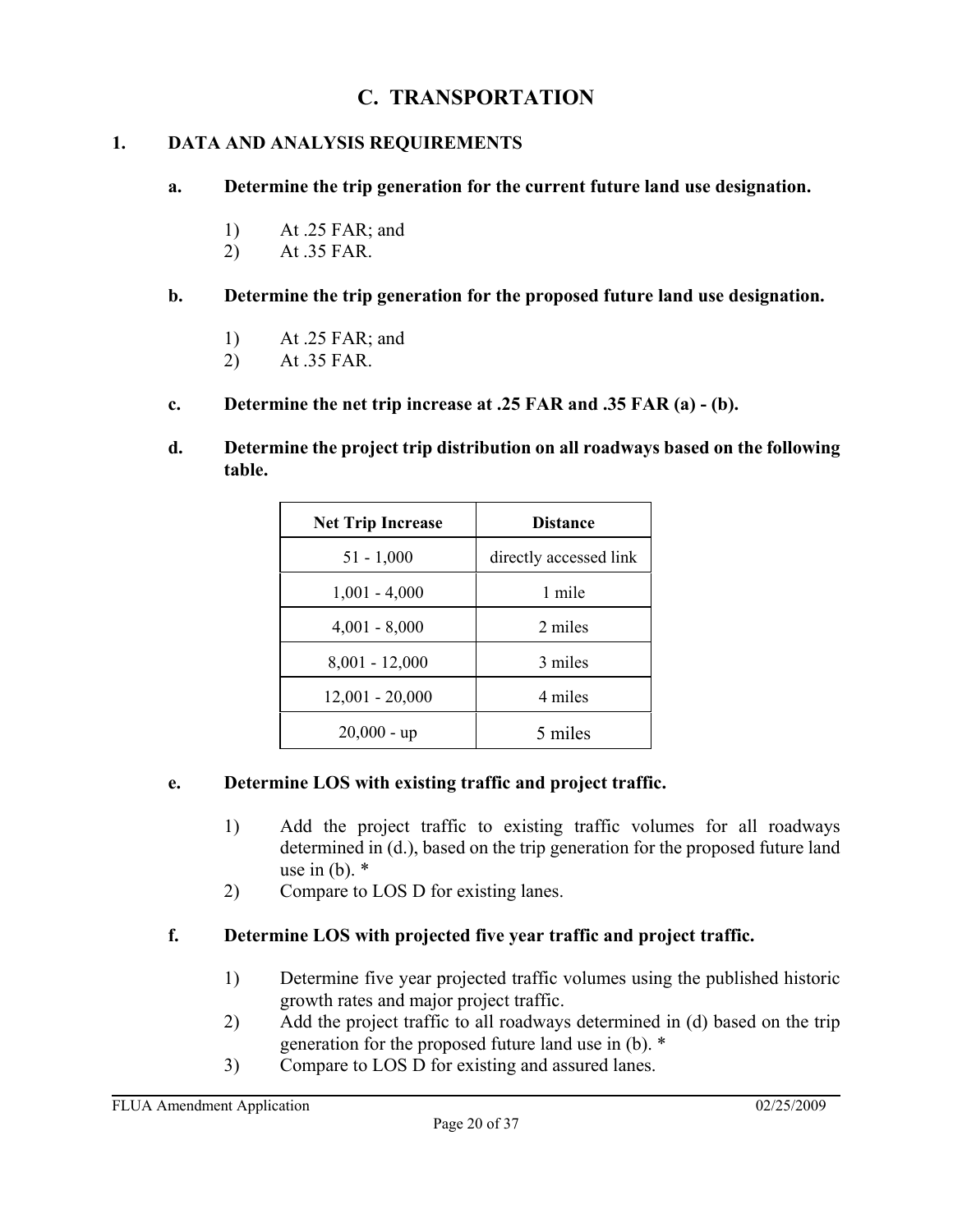### **g. Determine LOS for 2015 with the increase in traffic due to the proposed land use amendment.**

- 1) Add the project traffic to all roadways determined in (d) based on the trip generation for the increase in traffic due to the proposed future land use in (c).
- 2) Compare to LOS D for the lanes in the 2015 roadway system.
- **h. Consistency with the Transportation Element.** All proposed amendments must be reviewed for consistency with the adopted City of Parkland Comprehensive Plan. To support the proposed amendment, the applicant may reference **specific** Objectives and/or Polices the proposed amendment is *consistent with* or *furthers*. (It is recommended that the applicant review the Element for such items.) However, for **each** Objective/Policy referenced, the application must **explain in detail** how the *individual* Objective/Policy will be furthered by the proposed amendment. Since many of the Objectives and Policies are not applicable to FLUA amendments, is not sufficient to state "this proposed amendment is consistent with and furthers the Transportation Element".
- *\* The trip generation for the proposed future land use can be reduced if there is an active use on the property. There will be no reduction if the property is vacant.*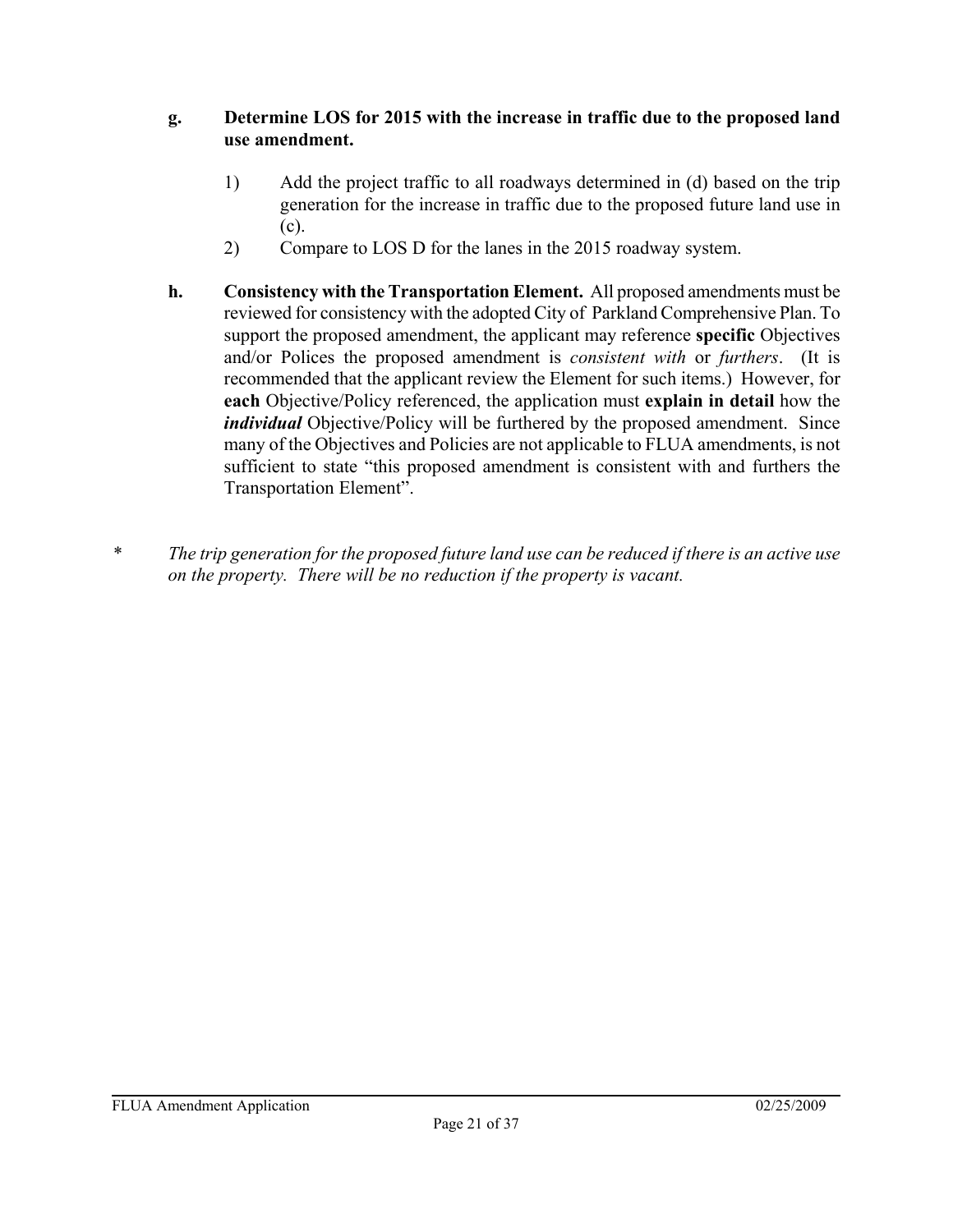## **D. MASS TRANSIT**

#### **1. DATA REQUIREMENTS**

- **a. Mass transit provider:** Identify the mass transit provider.
- **b. Nearest mass transit facility:** Identify the location (street address) of the nearest bus shelter or stop, in tenths of a mile from the subject property, and the route number of the nearest bus that would service the property.
- **c. Tri-County Commuter Rail Connection:** Identify whether the subject property has connections to the Tri-County Commuter Rail.

### **2. ANALYSIS REQUIREMENTS**

**a. Consistency with the Transportation Element.** All proposed amendments must be reviewed for consistency with the adopted City of Parkland Comprehensive Plan.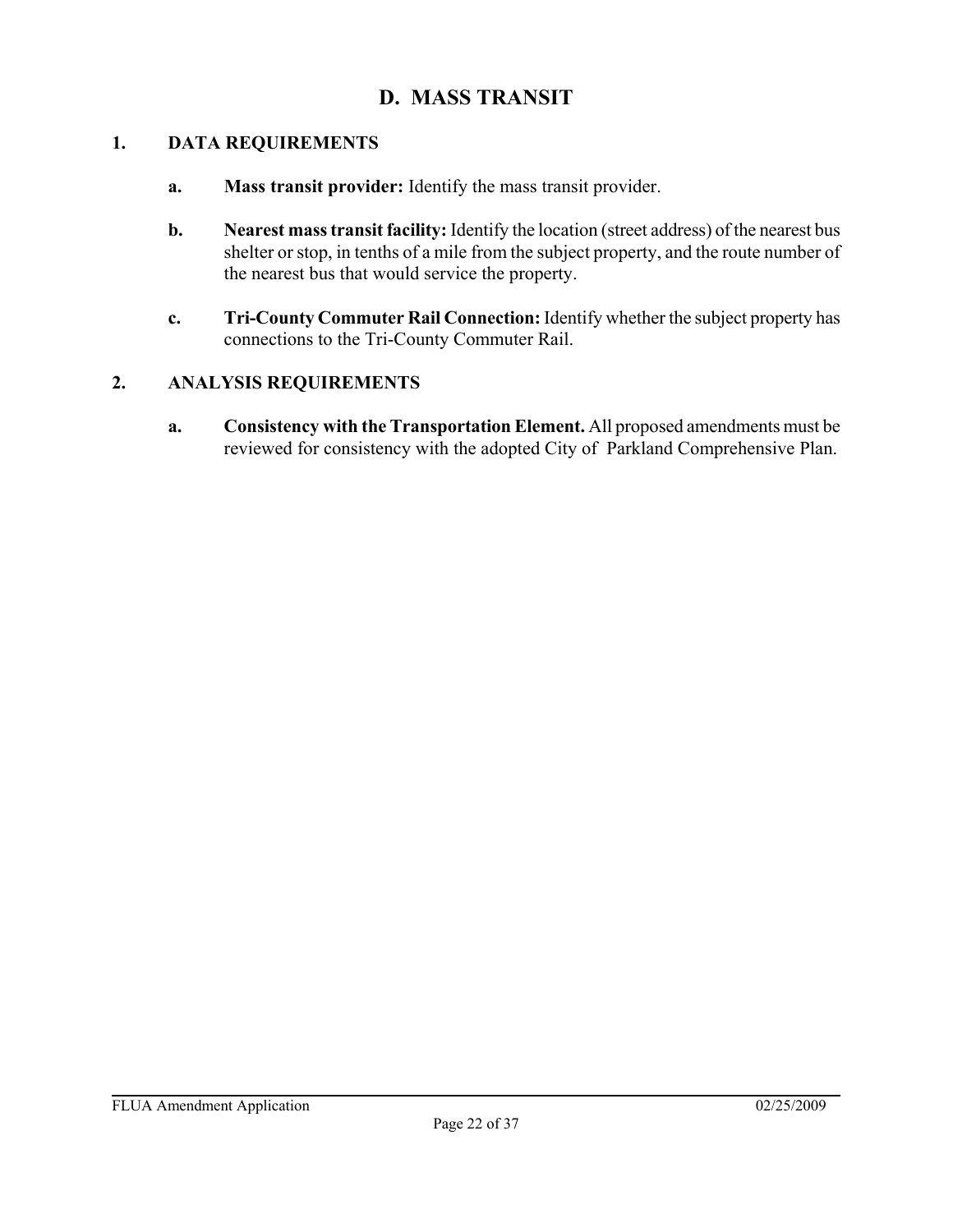## **E. HOUSING/POPULATION**

### **1. DATA REQUIREMENTS**

- **a. Population:** If a methodology other than that described below is used to determine population, please identify here the methodology and the data source(s) used to determine the affected population. Data is required to be taken from professionally accepted existing sources. Methodologies must be clearly described or referenced and must meet professionally accepted standards for such methodologies.
	- **1) Current FLUA Designation:** The population is calculated by multiplying the size of the property, in tenths of an acre, by the maximum permitted density under the current Future Land Use Atlas (FLUA) designation by 2.39, the average household size in unincorporated Broward County. For example, if you have a fifty acre property in a Medium Residential 5 Future Land Use Atlas category, the population would be 598 persons  $(50 * 5 *$ 2.39).
	- **2) Proposed FLUA Designation:** The population is calculated by multiplying the size of the property, in tenths of an acre, by the maximum permitted density under the current FLUA designation by 2.39, the average household size in unincorporated Broward County. For example, if you have a fifty acre property and you are requesting a High Residential 8 Future Land Use Atlas designation, the population would be 956 persons  $(50 * 8 * 2.39)$ .
- **b. Number of dwelling units.** Identify the number of dwelling units that could be constructed on the subject property based upon its:
	- **1) Current FLUA designation:** The number of dwelling units that could be constructed equals the maximum permitted density under the property's current FLUA designation multiplied by the size of the property.
	- **2) Proposed FLUA designation:** The number of dwelling units that could be constructed equals the maximum permitted density under the property's proposed FLUA designation multiplied by the size of the property.
- **c. Census Tract data:** Identify the Census Tract where the subject property is located. See the Planning and Zoning Department for this information.

### **2. ANALYSIS REQUIREMENTS**

**a. The effect of the proposed amendment on population:** This is the difference between the Proposed FLUA Designation and the Current FLUA Designation.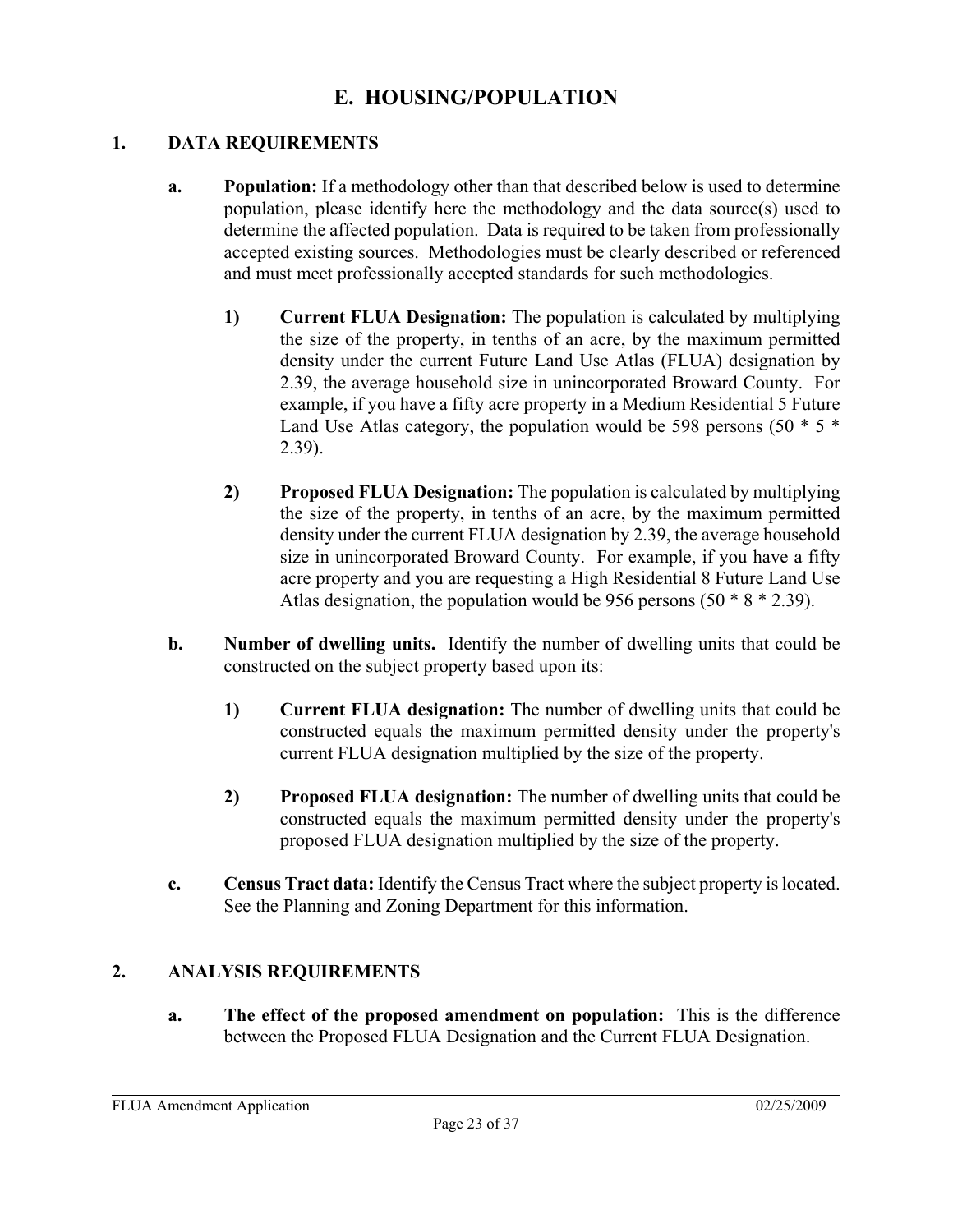- **b. Change in number of dwelling units:** Subtract the number of dwelling units at the Current FLUA designation from the number of dwelling units at the Proposed FLUA designation (see above two paragraphs).
- **c. Consistency with the Housing Element.** All proposed amendments must be reviewed for consistency with the adopted City of Parkland Comprehensive Plan. To support a *residential related* proposed amendment, the applicant may reference **specific** Objectives and/or Polices the proposed amendment is *consistent with* or *furthers*. (It is recommended that the applicant review the Element for such items.) However, for **each** Objective/Policy referenced, the application must **explain in detail** how the *individual* Objective/Policy will be furthered by the proposed amendment. Since many Objectives and Policies are not applicable to FLUA amendments, it is not sufficient to state that "this proposed amendment is consistent with and furthers the Housing Element".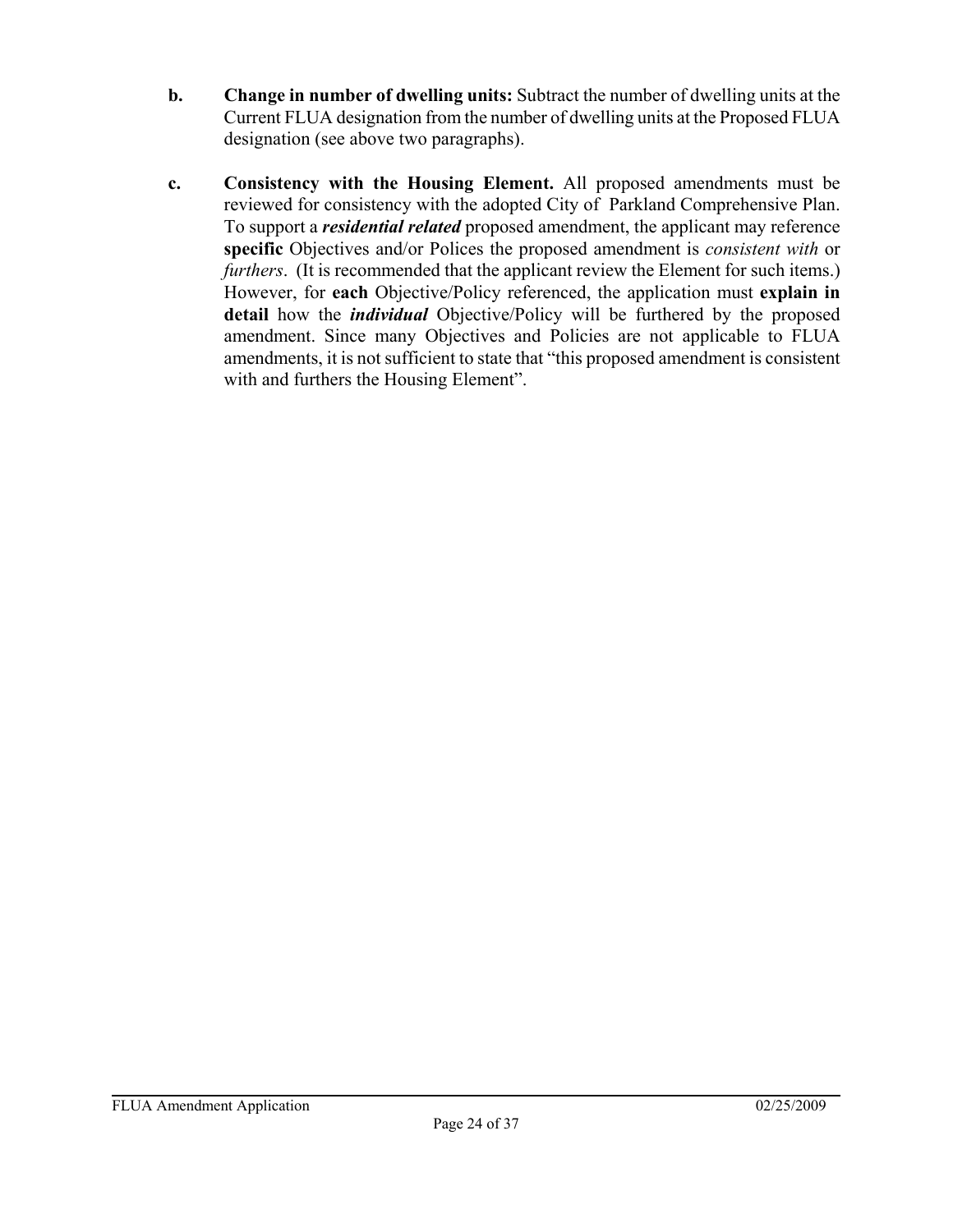## **F. INFRASTRUCTURE: DRAINAGE**

#### **1. DATA REQUIREMENTS**

- **a. Drainage provider:** Identify the entity responsible for providing drainage for the subject property. Drainage providers include drainage districts, improvement districts, water control districts, and water management districts.
- **b. Drainage basin:** Indicate in which drainage basin the subject property is located.
- **c. Nearest drainage facility:** Identify the drainage facility that would service the subject property. Facilities include swales, ditches, canals and storm sewers.
- **d. Adopted level of service standard:** Identify the level of service standard established for the subject property.

- **a. The effect of the proposed Future Land Use Atlas amendments on drainage levels of service and systems need:** Identify what measures will be taken to assure that the volume, rate, timing and pollutant load of runoff based on the proposed FLUA designation of the property is similar to that which occurred based on the property's current FLUA designation. Structural techniques emphasize detention and retention of stormwater to reduce runoff rates and provide settling and filtration of pollutants. Non-structural techniques emphasize preservation or simulation of natural drainage features to promote infiltration, filtering and slowing of runoff.
- **b. Consistency with the Drainage Sub-Element.** All proposed amendments must be reviewed for consistency with the adopted City of Parkland Comprehensive Plan.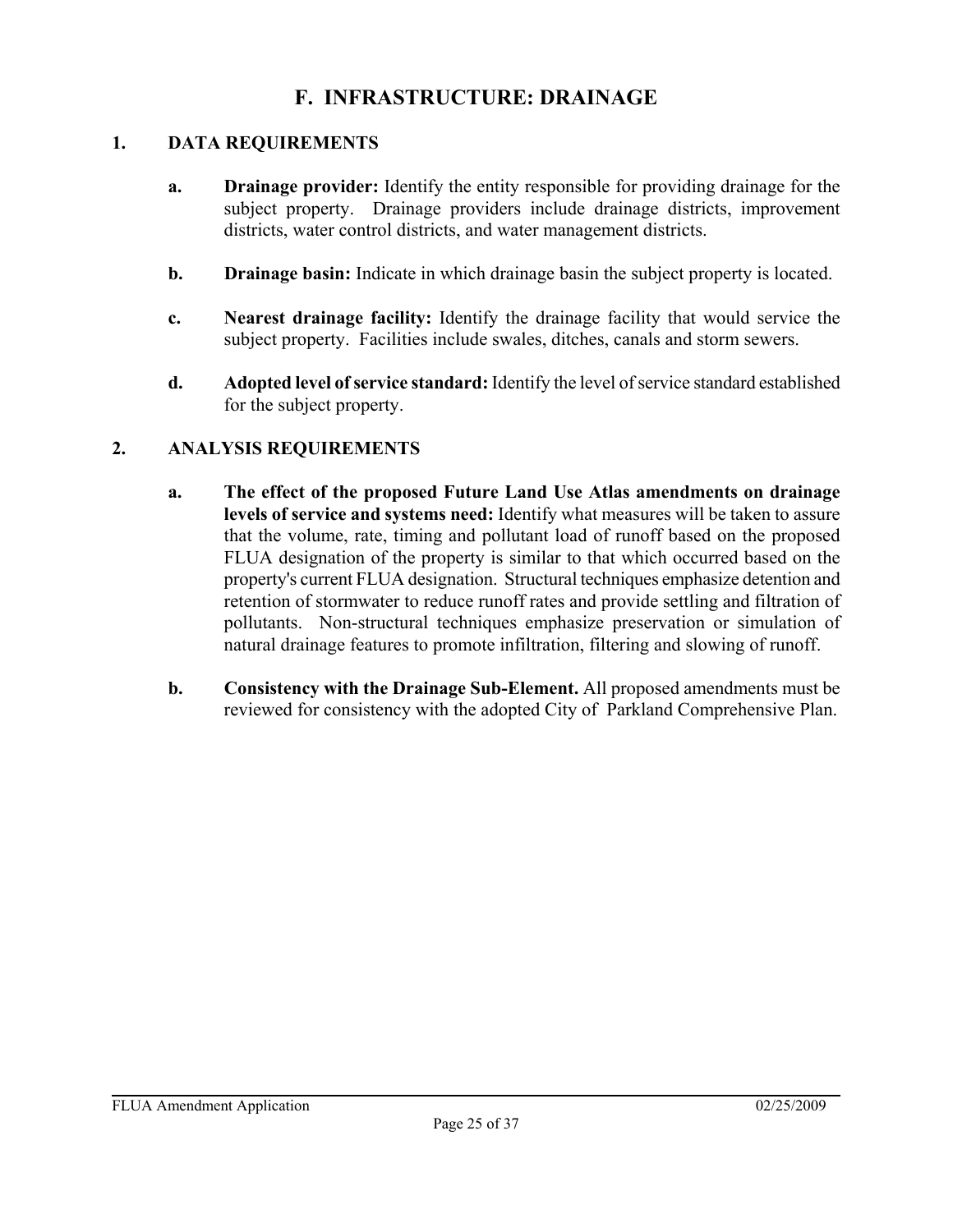## **G. INFRASTRUCTURE: POTABLE WATER**

### **1. DATA REQUIREMENTS**

- **a. Water provider:** Identify the entity that would provide potable water service to the subject property.
- **b.** Nearest potable water facility: Identify how far, in feet, the subject property is located from a potable water line. This information is available from the water provider. Also, please indicate the street where the nearest line is located.
- **c. Adopted level of service standard:** Identify the potable water level of service standard established by the potable water provider.

- **a. The effect on potable water levels of service and system needs.**
	- **1) Current FLUA Designation:** The demand for potable water based on the property's current Future Land Use Atlas designation is calculated by multiplying the adopted level of service standard by the population identified in section II.A.1.a..
	- **2) Proposed FLUA Designation:** The demand for potable water based on the property's proposed Future Land Use Atlas designation is calculated by multiplying the adopted level of service standard by the population identified in section II.A.1.a..
	- **3) Change in water usage:** This is the difference between the Proposed FLUA Designation and the Current FLUA Designation.
- **b. Consistency with the Potable Water Sub-Element.** Applicant must demonstrate consistency with the Potable Water Sub-Element.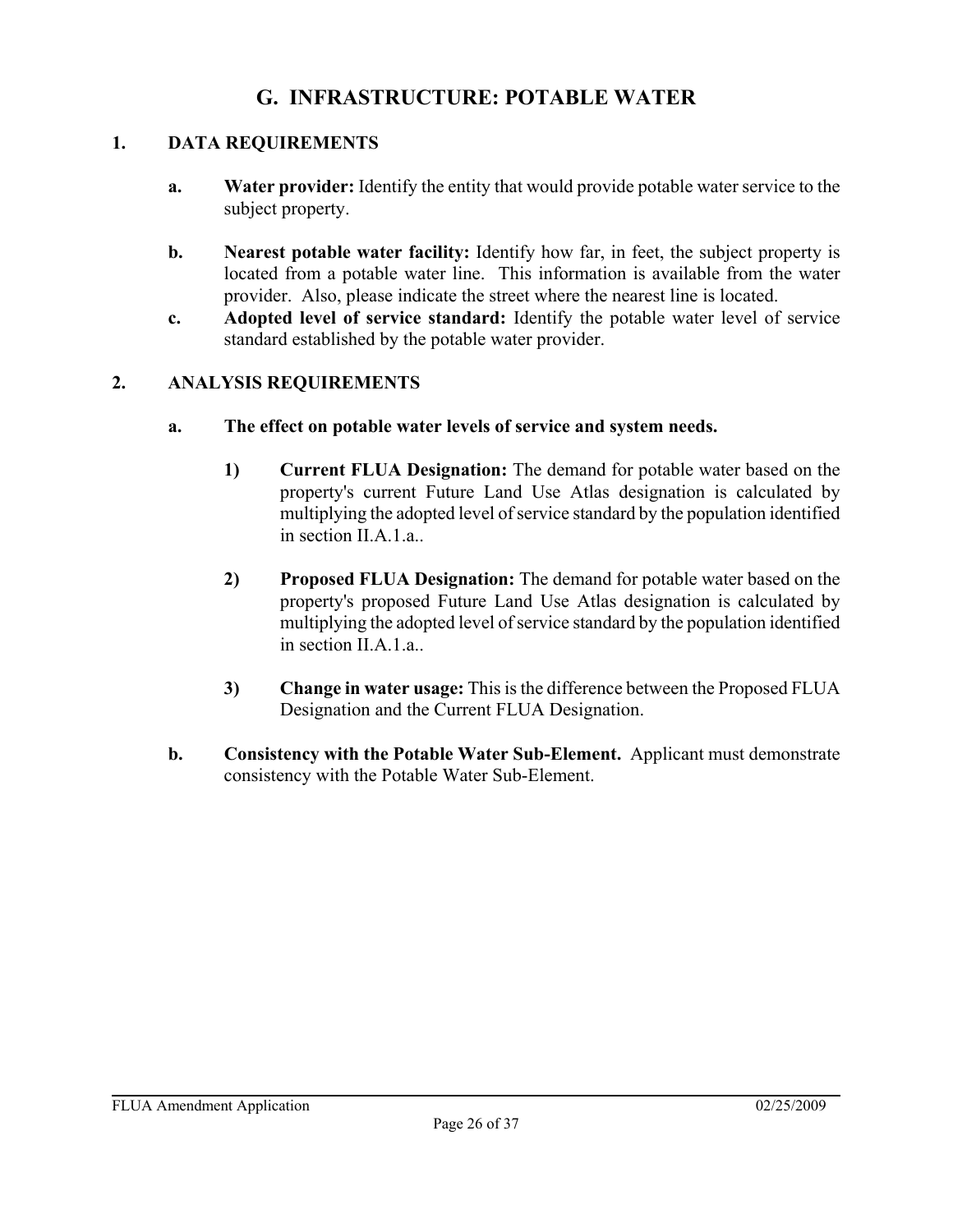## **H. INFRASTRUCTURE: SANITARY SEWER**

#### **1. DATA REQUIREMENTS**

- **a. Sewer provider**: Identify the entity that would provide sanitary sewer service to the subject property.
- **b.** Nearest sanitary sewer facility: Identify how far, in feet, the subject property is located from a sanitary sewer line. This information is available from the sanitary sewer provider. Also, please indicate the street where the nearest line is located.
- **c. Adopted level of service standard:** Identify the sanitary sewer level of service standard established by the potable water provider.

- **a. The effect on sanitary sewer levels of service and system needs.**
	- **1) Current FLUA Designation:** The demand for sanitary sewer based on the property's current Future Land Use Atlas designation is calculated by multiplying the adopted level of service standard by the population identified in section II.A.1.a..
	- **2) Proposed FLUA Designation:** The demand for sanitary sewer based on the property's proposed Future Land Use Atlas designation is calculated by multiplying the adopted level of service standard by the population identified in section II.A.1.a..
	- **3) Change in water usage:** This is the difference between the Proposed FLUA Designation and the Current FLUA Designation.
- **b. Consistency with the Sanitary Sewer Sub-Element.** Applicant must demonstrate consistency with the Sanitary Sewer Sub-Element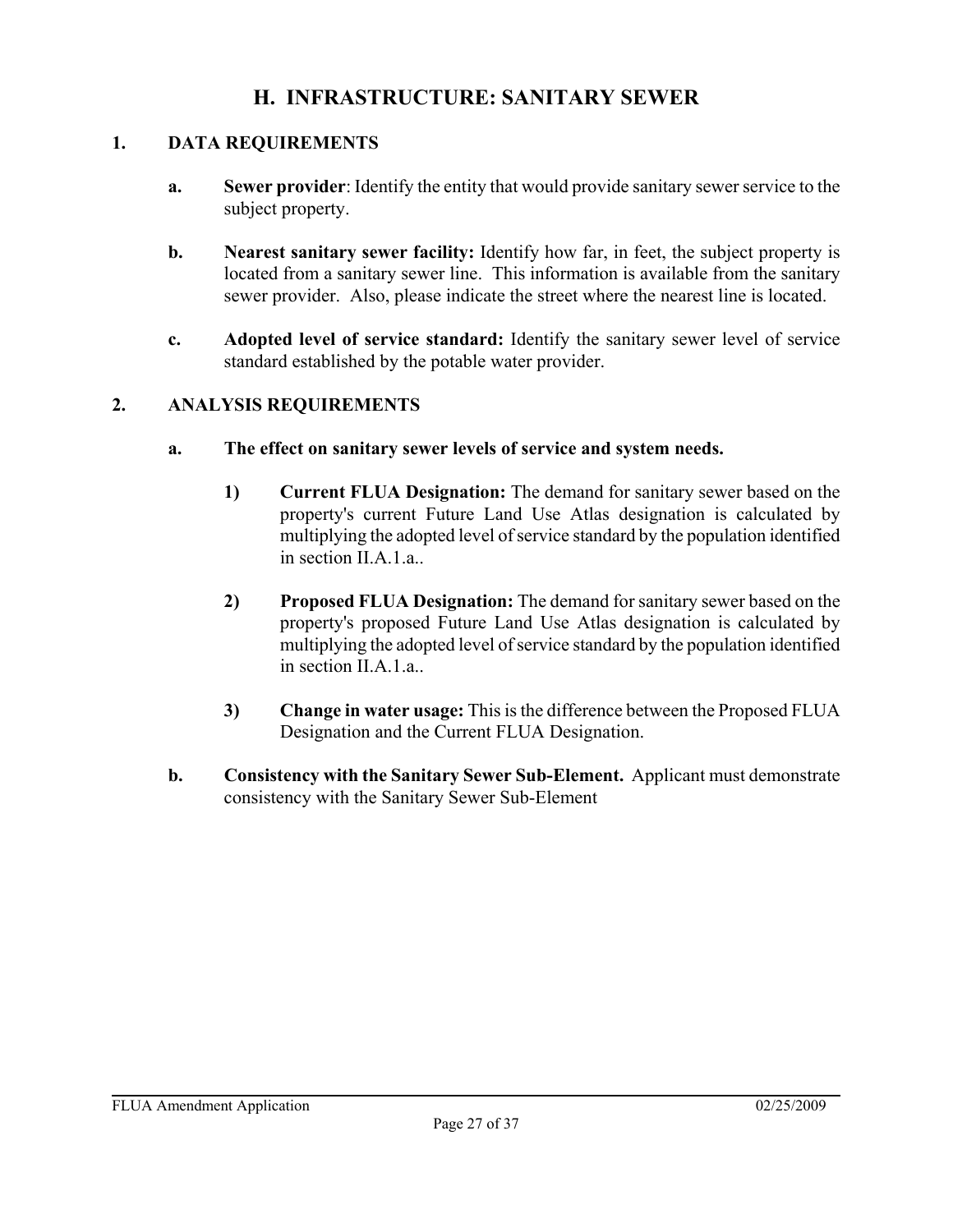## **I. INFRASTRUCTURE: AQUIFER RECHARGE**

### **1. DATA REQUIREMENTS**

**a. Identify whether the property is located within a prime aquifer recharge area:**  If the property is located east of the conservation areas, state here that the property is located within both the surficial aquifer system and the Floridian aquifer system. Also, please identify in what zone of the surficial aquifer the property is located. This information is available from the United States Geologic Survey.

#### **b. Identify, generally, the percentage of the property that will be covered with an impervious surface.**

### **2. ANALYSIS REQUIREMENTS**

**a. Consistency with the Aquifer Recharge Sub-Element.** Applicant must demonstrate consistency with the adopted City of Parkland Comprehensive Plan Aquifer Recharge Sub-Element of the Conservation Element.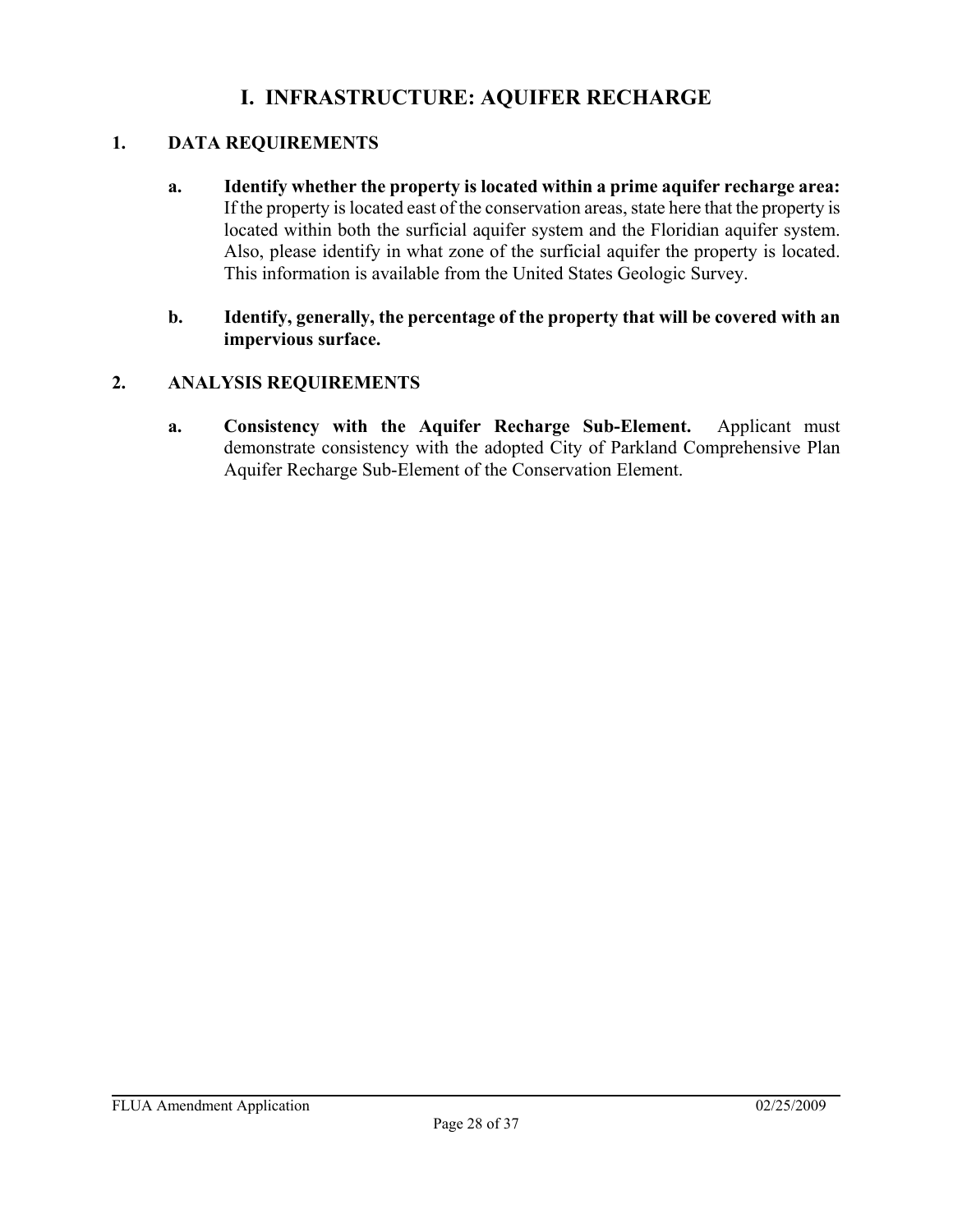## **J. CONSERVATION**

- **1. DATA REQUIREMENTS:** For each of the questions below, the inventory should identify: the affected natural resource(s), the distance of the natural resource from the property, and the condition of the natural resource. The map should be no larger than  $8.5"$  x 11," if possible, and be clearly labeled. You may use one map for each affected resource or a single map to identify all the natural resources, provided such can be clearly identified.
	- **a. Inventory and map all surface waters (i.e., canals, lakes) and wetlands on the subject property and on adjacent properties:** The inventory should identify the type, quality, and location of the resource (whether on-site or off-site, and if off-site, the distance from the property).
	- **b. Inventory, map, and provide a quality assessment for vegetation located on the property:** The inventory should identify the type of vegetation or vegetated community, quality, and location of the resource (whether on-site or off-site, and if off-site, the distance from the property).
	- **c. Provide an inventory and map of listed species and habitats of significant value to listed species that utilize or are on the property:** Listed species include endangered, threatened, and species of special concern.
		- (1) If listed species are present, please provide a brief discussion of measures that will be taken to avoid or minimize adverse impacts to these species or their habitat.
		- (2) If there are no known or reported occurrences, could listed species reasonably be expected to be present based on the site-specific habitat characteristics? If yes, please provide a brief discussion.
	- **d. Please indicate whether the subject property is located within or adjacent to a Wellfield Protection Zone.** Attach a map showing the location of the property in relation to the nearest Wellfield Protection Zones. **NOTE:** If the subject property is located within a Wellfield Protection Zone, requests for greater intensity of use will be viewed unfavorably.
	- **e. Identify and map locations of any petroleum storage tanks (underground and above ground) and identify any known or expected pollution sources on the subject property:** Pollution could include hazardous waste, petroleum or chemical contamination, and point/non-point sources of pollution.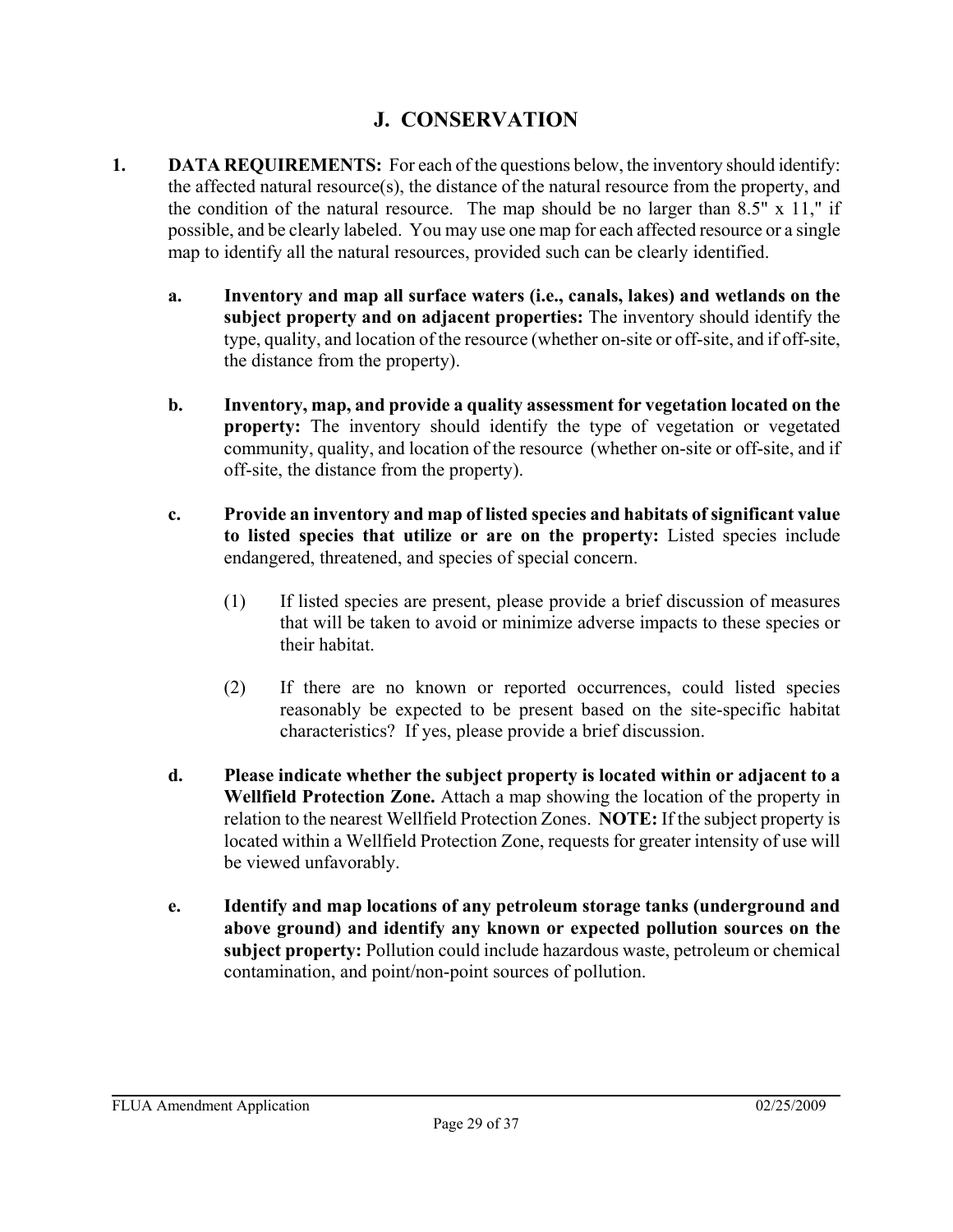### **2. ANALYSIS REQUIREMENTS**

**a. Consistency with the Conservation Element.** All proposed amendments must be reviewed for consistency with the adopted City of Parkland Comprehensive Plan. To support the proposed amendment, the applicant may reference **specific** Objectives and/or Polices the proposed amendment is *consistent with* or *furthers*. (It is recommended that the applicant review the Element for such items.) However, for **each** Objective/Policy referenced, the application must **explain in detail** how the *individual* Objective/Policy will be furthered by the proposed amendment. Since many Objectives and Policies are not applicable to FLUA amendments, it is not sufficient to state that "this proposed amendment is consistent with and furthers the Conservation Element". During the review, particular attention will be paid to wetlands protection and wellfield protection.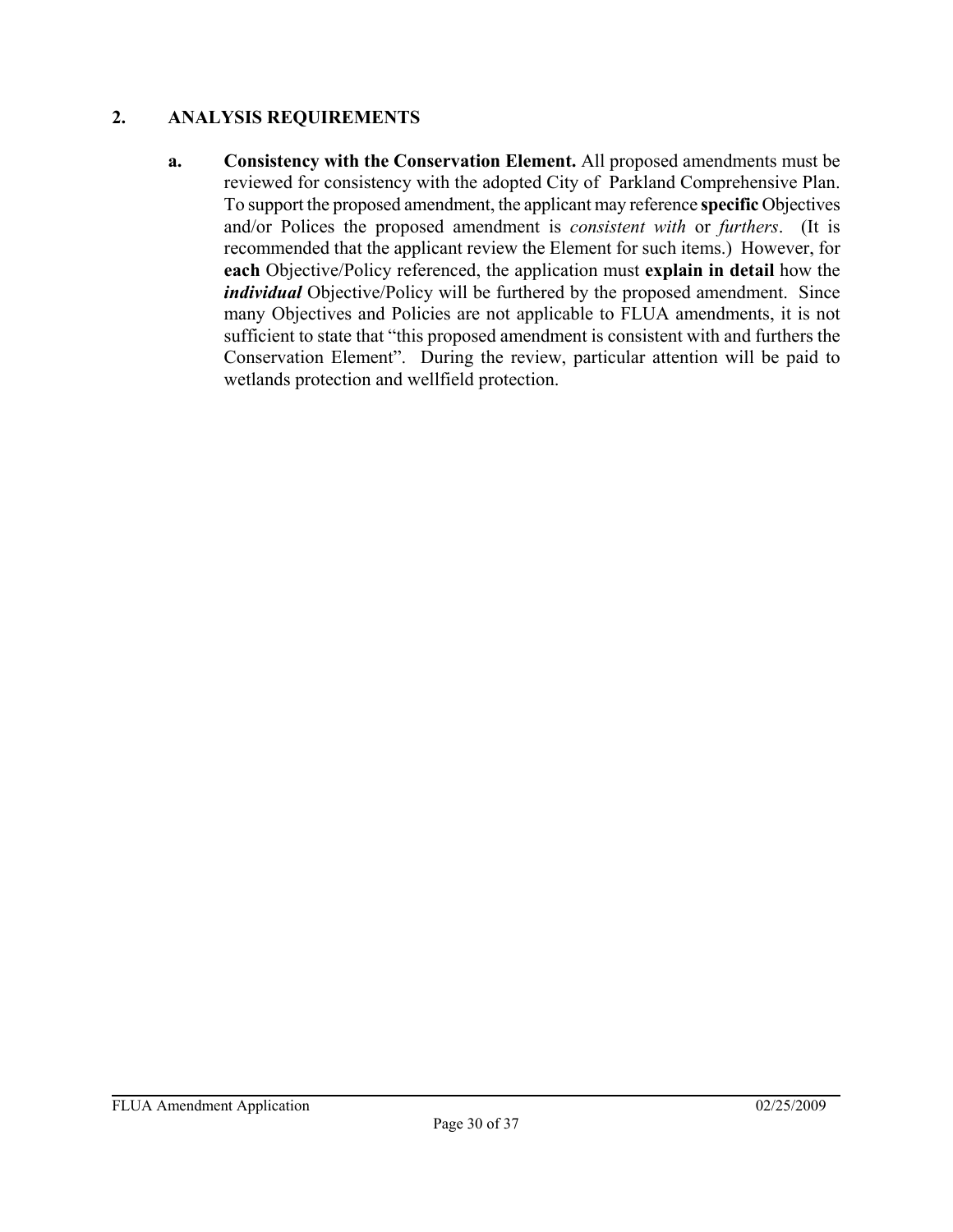## **K. RECREATION AND OPEN SPACE**

#### *APPLICANT PLEASE NOTE: Complete this section ONLY if the proposed amendment is for a residential density change.*

- **1. DATA REQUIREMENTS:** Information necessary to complete this part of the Future Land Use Atlas (FLUA) application may be obtained from the City of Parkland Planning and Zoning Department.
	- **a. Identify the following facilities that would service the property:**
		- **1) Regional parks: 2) District parks:**
			- **3) Community parks:**
			- **4) Open space:**

- **a. The effect of the proposed FLUA amendment on regional, district and neighborhood parks.**
- **b. Consistency with the Recreation and Open Space Element.** Applicant must demonstrate consistency with the adopted City of Parkland Comprehensive Plan Recreation and Open Space Element. To support the proposed amendment, the applicant may reference **specific** Objectives and/or Polices the proposed amendment is *consistent with* or *furthers*. (It is recommended that the applicant review the Element for such items.) However, for **each** Objective/Policy referenced, the application must **explain in detail** how the *individual* Objective/Policy will be furthered by the proposed amendment. Since many Objectives and Policies are not applicable to FLUA amendments, it is not sufficient to state that "this proposed amendment is consistent with and furthers the Recreation and Open Space Element".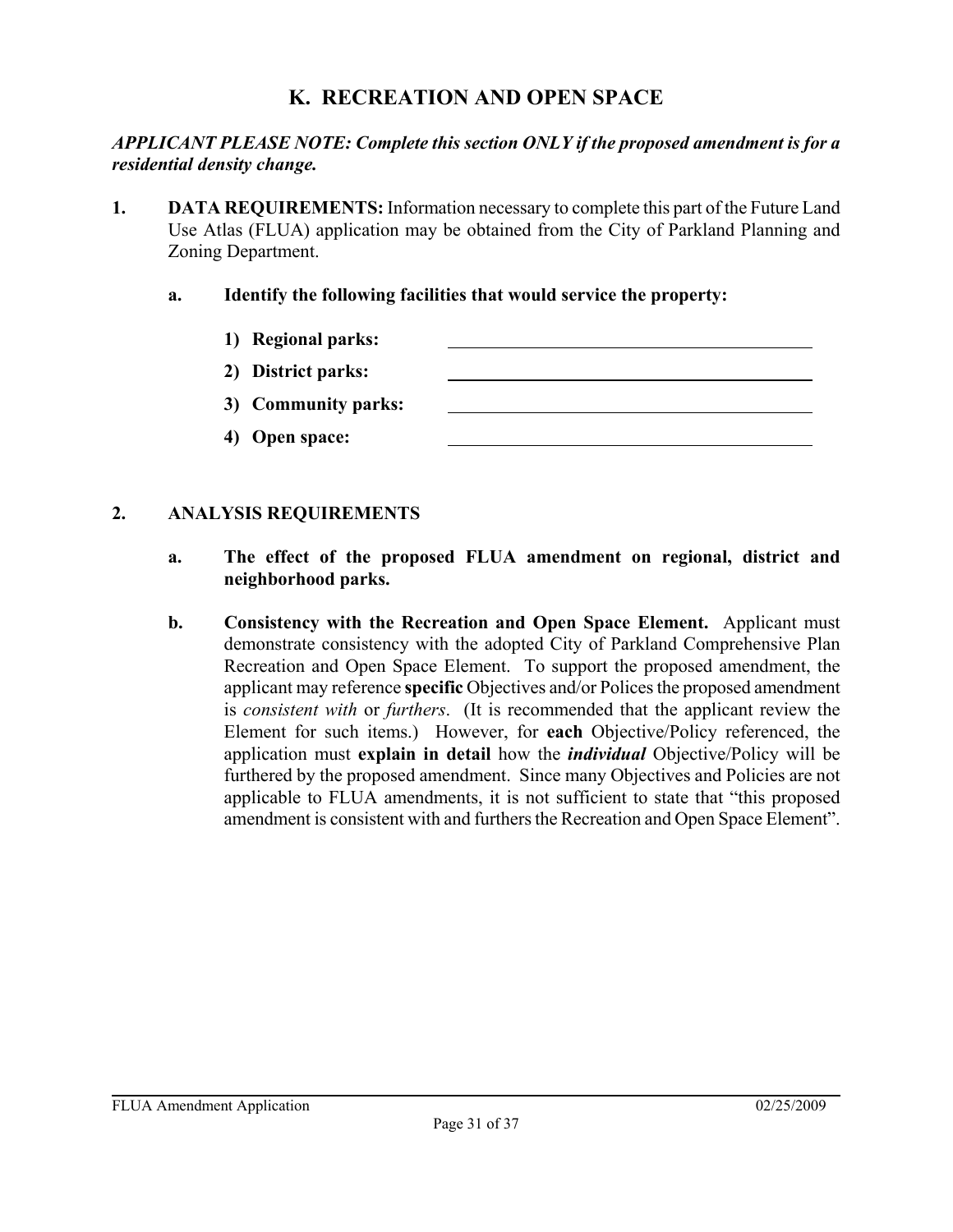## **L. FIRE-RESCUE**

- **1. DATA REQUIREMENTS:** Fire-Rescue data can be obtained from the City of Coral Springs Fire-Rescue Department.
	- **a. Identify the fire-rescue facility that would service the subject property:** Please identify the station number, the street address of the facility, and the distance in tenths of a mile of the facility from the subject property.
	- **b. Identify the response times from the fire-rescue station to the subject property:** The response time, in minutes, may be determined by multiplying the number of miles from the station to the property by two.

### **2. ANALYSIS REQUIREMENTS**

**a. The effect of the proposed FLUA amendment on the average emergency response time:** If the response time is less than five minutes, there is a rebuttable presumption that there would be no negative effects on fire-rescue response time. If the response time is greater than five minutes, please identify what actions could be taken to mitigate the Fire-Rescue Department's response time. **NOTE:** Where the response times is greater than five minutes, the Fire-Rescue Department may have an unfavorable recommendation.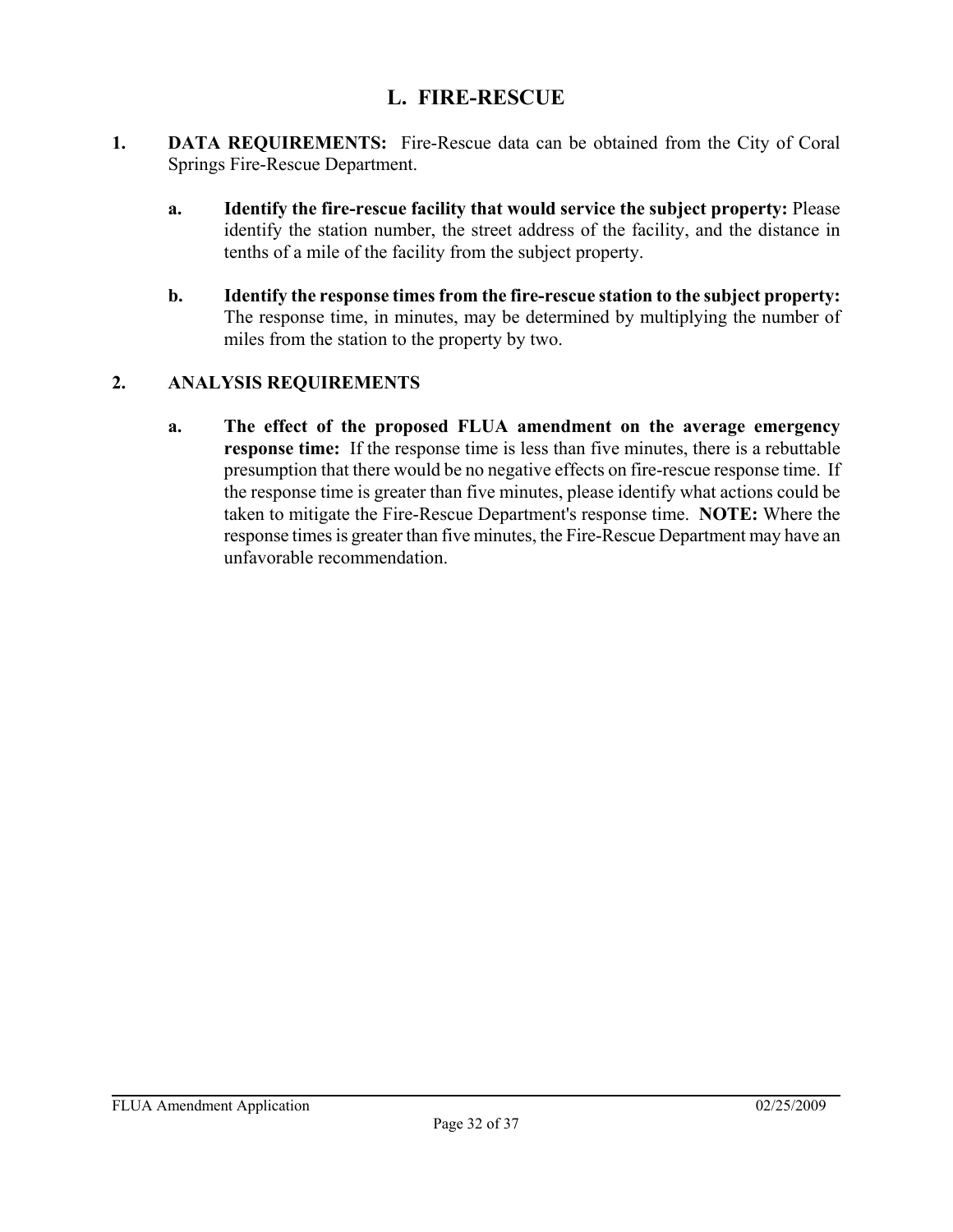## **M. HISTORIC PRESERVATION**

- **1. DATA REQUIREMENTS:** Information to complete this section of the application form may be obtained from the County's Planning Department.
	- **a. Identify any historic or architecturally significant resources within 500 feet of the subject property:** Historic or architecturally significant resources include buildings, structures and other objects.
	- **b. Identify any archaeological resources located within 500 feet of the subject property:** Archaeological resources include aboriginal mounds, forts, earthworks, city locations, camp sites, middens, burial mounds, missions, or other artifacts at least seventy-five years old.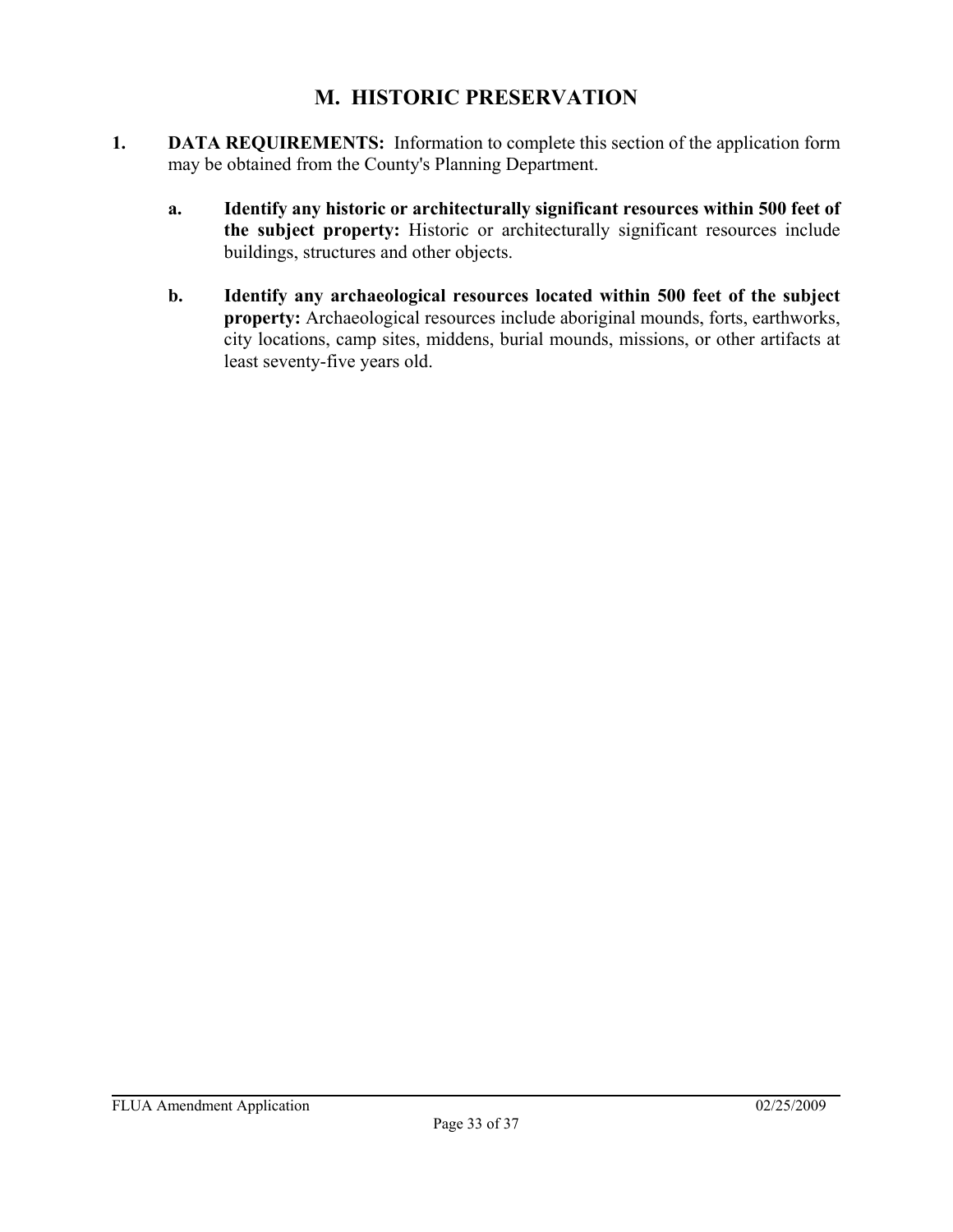## **N. PUBLIC EDUCATION**

- **1. DATA REQUIREMENTS:** The data for completing this section of the application is available from the Broward County School Board.
	- **a. Public Schools:** Please identify the name and street address of the public schools that would educate potential school age children, and indicate how far the school is from the subject property, for:
		- **1) Elementary Schools**
		- **2) Middle Schools**
		- **3) Senior High Schools**

### **2. ANALYSIS REQUIREMENTS**

**a. Consistency with the Education Element.** All proposed amendments must be reviewed for consistency with the adopted City of Parkland Comprehensive Plan. To support the proposed amendment, the applicant may reference **specific** Objectives and/or Polices the proposed amendment is *consistent with* or *furthers*. (It is recommended that the applicant review the Element for such items.) However, for **each** Objective/Policy referenced, the application must **explain in detail** how the *individual* Objective/Policy will be furthered by the proposed amendment. It is not sufficient to state that "this proposed amendment is consistent with and furthers the Education Element".